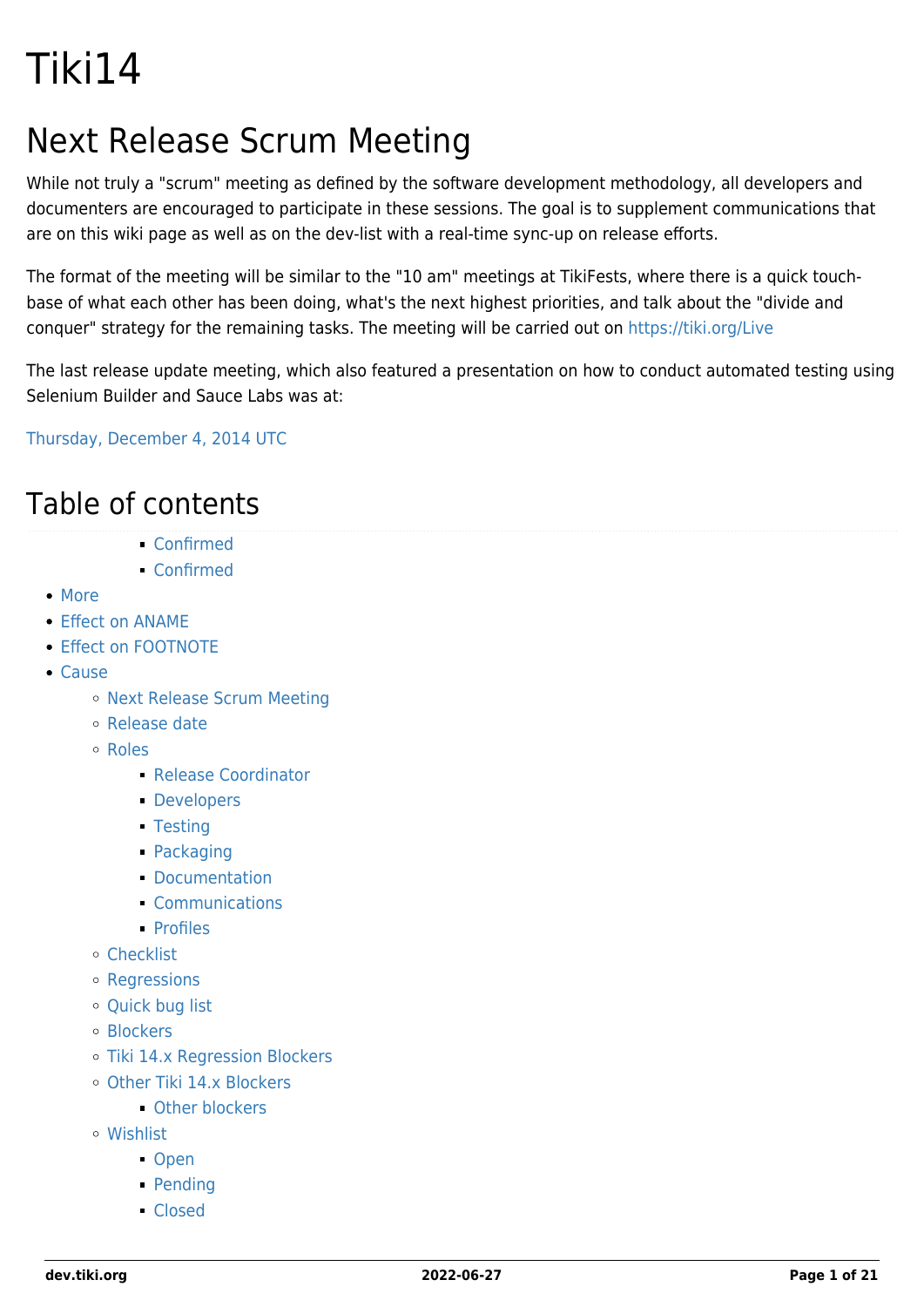- [Other 14.x bugs](#Other_14.x_bugs)
	- [Other Open](#page--1-0)
- [Upgrade](#page--1-0)
- [Developments expected to be in Tiki 14](#page--1-0)
	- [1.1.1. Federated Search](#page--1-0)
	- **[1.1.2. Organic Groups](#page--1-0)**
	- [1.1.3. New theme for tiki.org sites.](#New_theme_for_tiki.org_sites.)
		- [1.1.3.1. Less and CSS naming convention](#page--1-0) [Details](#page--1-0)
	- [1.1.4. Tiki Addons framework](#page--1-0)
	- [1.1.5. Icon Sets](#page--1-0)
	- [1.1.6. Old Icons](#page--1-0)
	- [1.1.7. Renaming of Admin X](#page--1-0)
		- o [Second round of proposals](#page--1-0)
		- [First round of proposals](#page--1-0)
	- [1.1.8. Reindenting of templates](#page--1-0)
- [Commit messages in trunk since 29/04/14](#page--1-0)
	- [with](#page--1-0) [NEW](https://dev.tiki.org/NEW)
	- [with](#page--1-0) [ENH](https://dev.tiki.org/ENH)

## Release date

| <b>Step</b>                                      | Date                                     | Who is in charge Comment      |                |                    |
|--------------------------------------------------|------------------------------------------|-------------------------------|----------------|--------------------|
| <b>Branch</b><br>Alpha<br><b>Beta</b><br>Release | 02/15<br>2/03/15<br>23/03/15<br>23/05/15 | Luciash<br>jonny B<br>jonny B | and Jyhem      |                    |
| <b>Tiki Website</b>                              | Actual                                   | Target                        | Who            |                    |
| Info                                             | 6.13                                     | 12.x LTS?                     |                |                    |
| Dev                                              | 13.1                                     | 14                            | Amette - Bsfez |                    |
| Community                                        | 13.1                                     | 14                            | $? - ?$        |                    |
| Doc                                              | 13.1                                     | 14                            | Amette - Xavi  |                    |
| <b>Themes</b>                                    | 13.1                                     | 14                            | ? - Gary       | <b>DONE</b>        |
| TV                                               | 12.4                                     | 14                            | ? - Daniel     | Need server update |
| Profiles                                         | 9.10                                     | 12.xLTS?                      | ?              |                    |
| <b>Branding</b>                                  | 9.10                                     | ?                             | ?              |                    |
| Suite                                            | 13.1                                     | 9.x or 12.x LTS? ?            |                |                    |
| Translation (i18n) 13.0                          |                                          | <b>Trunk</b>                  | ?              |                    |
| Code                                             | <b>BROKEN</b>                            | ?                             | ?              |                    |
| <b>Stats</b>                                     | <b>BROKEN</b>                            | ?                             | ?              |                    |
| Edu                                              | 12.x LTS                                 | 12.x LTS                      | ? Oliver       |                    |
| $\mathsf{R}$                                     | 12.x LTS (svn) 12.x LTS                  |                               | ? Xavi         |                    |
| Mother                                           | Trunk                                    | Trunk                         | ?              |                    |

## Roles

## Release Coordinator

• Bernard Sfez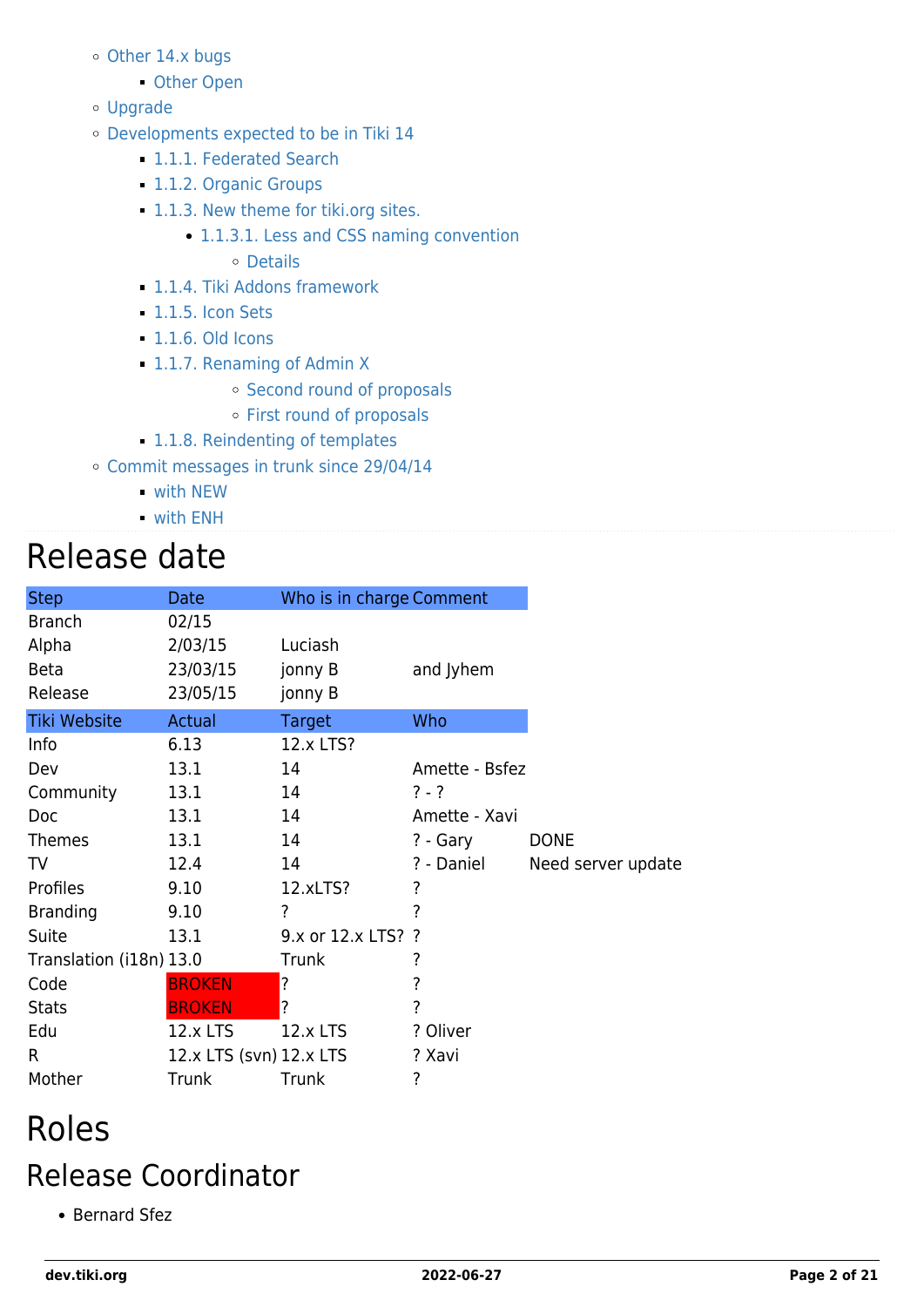### Developers

- Jonny B
- Bernard Sfez (coordinating effort to involve support from Nelson and his team)

### **Testing**

- Torsten (I am upgrading and developing a few semi-productive and productive sites with pre-14)
- Geoff
- luci (will go through the blockers list and check if they are still valid...)
- Bernard Sfez getting minimum viability test done and coordinating

### Packaging

- Jonny B (can assist)
- You? (volunteers welcome)

### Documentation

- Gary (chibaguy) Especially about creating, adapting and installing themes, and about adjusting site content to be responsive, etc.
- You? (volunteers welcome)

### Communications

• Bernard Sfez to coordinate communication (Rick and Torsten?)

### Profiles

• Bernard Sfez (bsfez)

# **Checklist**

This is just a checklist the details about [how to release](https://dev.tiki.org/How-to-release) are on the page : [How to release](https://dev.tiki.org/How-to-release)

- 1. Pre Branching operation
	- 1. Create and update relevant page over all t.o websites
		- 1. Version page on doc for Tiki14
		- 2. Version page on dev for Tiki15
		- 3. Prepare the download page at<http://info.tiki.org/Download>
		- 4. Update dev menu right col (l2r) About Development link (jb)
		- 5. Update Wishlist categories (Nelson)
	- 2. Database and technical checkup
		- 1. Check tiki.sql suffixes (Nelson)
		- 2. Check Structure (Nelson)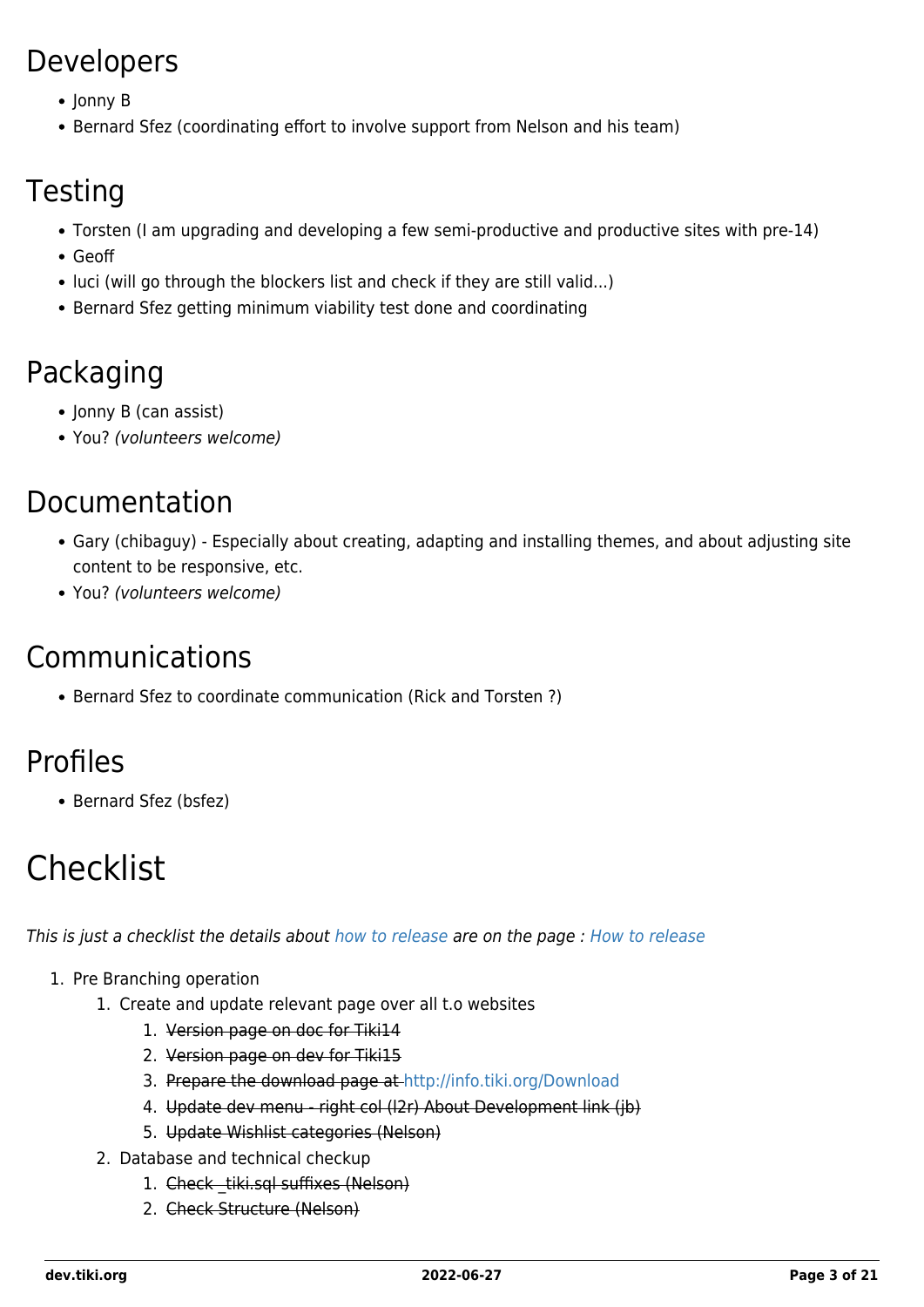- 3. Check Drop table (Nelson)
- 4. MyISAM and Innodb (Nelson)
- 5. Check SEFURLs (Nelson)
- 6. Make sure CDN version is in sync with code (Nelson)
- 7. Review all external links and make sure URLs are still active (Nelson)
- 8. Check JSLint (jonny)
- 9. Check the README file for manual commits (Nelson)
- 10. Remove any out of sync English strings (Jyhem)
- 11. Generate preference report (Nelson)
- 12. Check security (Nelson)
- 13. Check that external software library dependencies are up to date (Jonny) See [Tiki 12](https://dev.tiki.org/Tiki-12-Composer-Dependencies) [Composer Dependencies](https://dev.tiki.org/Tiki-12-Composer-Dependencies)
	- Jonny says mostly done
	- [http://sourceforge.net/p/tikiwiki/code/HEAD/tree/branches/14.x/vendor\\_extra/](http://sourceforge.net/p/tikiwiki/code/HEAD/tree/branches/14.x/vendor_extra/)
	- <http://sourceforge.net/p/tikiwiki/code/HEAD/tree/branches/14.x/composer.json>
	- 1. Integrity
	- 2. Security
	- 3. General up-to-date-ness
- 14. Check-[byte order mark](https://dev.tiki.org/byte-order-mark) (Nelson) -> the only files affected are in vendor/..... any action required? Looks like they are js files.
- 15. Prevent directory browsing (add index.php) (bsfez)
- 2. Create the new branch (Nelson)
- 3. Post branching operation
	- 1. Create new category on dev.tiki.org (for bug reports) (Nelson)
	- 2. Adding new branch to demo (Jyhem)
	- 3. Add the new branch to show.tiki.org (Nelson)
	- 4. Add link to new branch [Daily Build](https://dev.tiki.org/Daily-Build) (Oliver Hertel)
	- 5. Adding new branch to [Get code](https://dev.tiki.org/Get-code) (Jonny did probably, Nelson Jonny double checks)
	- 6. Update \$profilesLink (Xavi) Isn't it obsolete ?
	- 7. Make featured profiles for this new version (Xavi)
	- 8. show.t.o-realted tasks
		- 1. First add the new branch to the dropdown in templates/trackerinput/showtikiorg.tpl (Xavi)
		- 2. Remember to backport to the version that the actual dev is running (Xavi)
		- 3. in the show server checkout the new branch into usr/local/src/tiki (Nelson)
		- 4. in the show server add the branch to /usr/local/sbin/tim-common BRANCHES="trunk 12.x 13.x"
		- 5. Refresh the instances by calling right away the cron: /usr/local/sbin/tim-cron
		- 6. Once dev.tiki.org updates, it should then work.
	- 9. Update Pre-Dogfood Server to Tiki14.x
		- 1. nextdev.tiki.org (Amette & Gary)
		- 2. next.tiki.org (Amette & Gary)
		- 3. nextdoc.tiki.org (Amette & Gary)
		- 4. nextthemes.tiki.org (Amette & Gary)
		- 5. nexttv.tiki.org (Amette & Gary) **server update**
	- 10. Test min 30mn the website
		- 1. nextdev.tiki.org (Bsfez)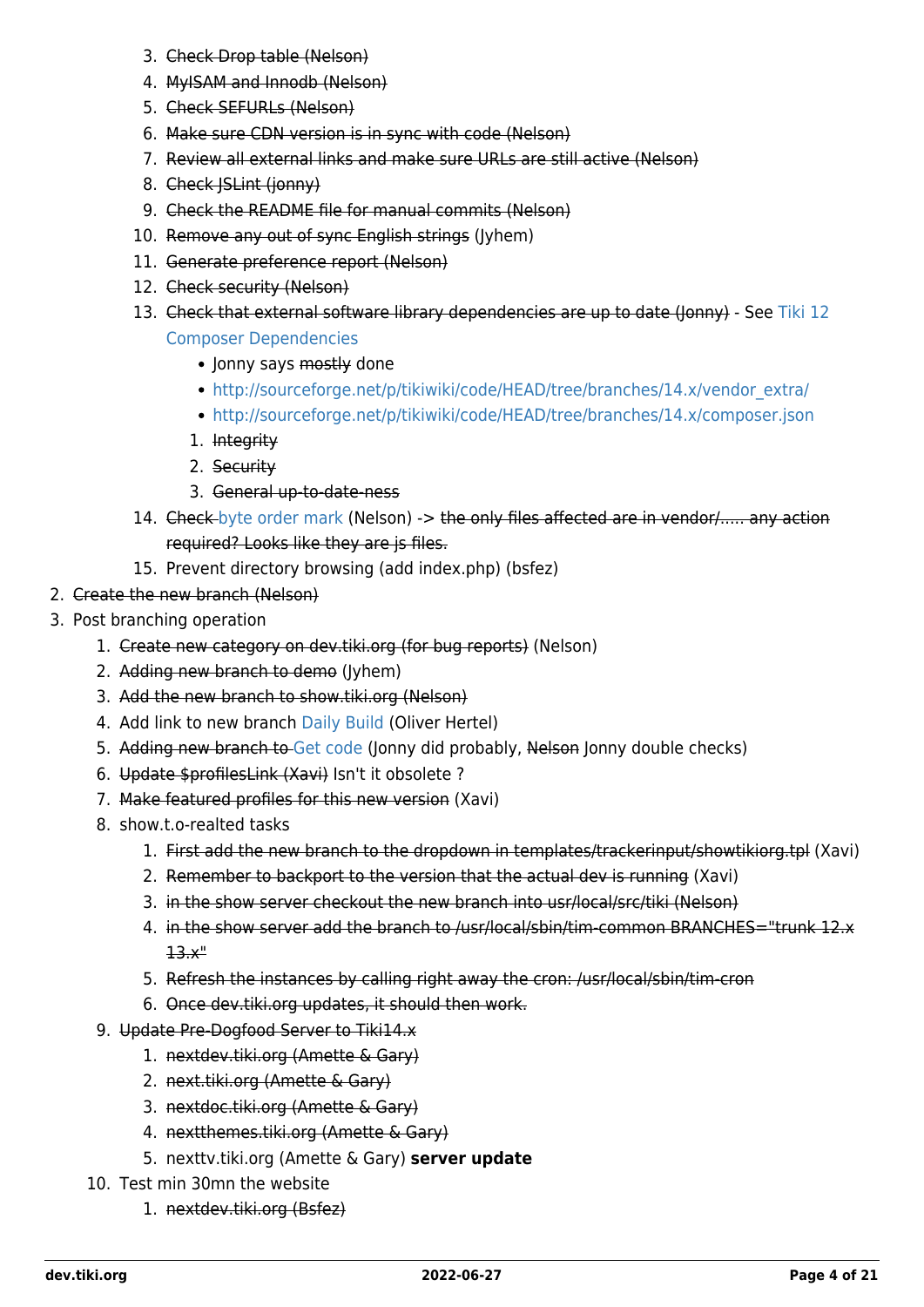- 2. next.tiki.org (add your name)
- 3. nextdoc.tiki.org (Xavi)
- 4. nextthemes.tiki.org (add your name)
- 5. nexttv.tiki.org (add your name)
- 4. Tiki 14 Alpha release (Luciash) Cancelled to shorten release process
	- 1. Calling community to install from scratch and upgrade pages (Bsfez)
		- 1. Tiki download page [\(http://info.tiki.org/Download](http://info.tiki.org/Download)) (Bsfez)
		- 2. Updating t.o websites
			- 1. dev.tiki.org (amette bsfez)
			- 2. tiki.org (add your name)
			- 3. doc.tiki.org (add your name)
			- 4. themes.tiki.org (add your name)
			- 5. tv.tiki.org (add your name)
- 5. Tiki 14 Beta release
	- 1. Packaging (Jonny)
	- 2. Package testing (Jonny)
	- 3. Upload to SourceForge.net (Jonny)
	- 4. Tiki download page [\(http://info.tiki.org/Download](http://info.tiki.org/Download)) (Bsfez)
	- 5. Announcement (Bsfez)
		- Moved because we skip Alpha
	- 6. Test min 30mn t.o website
		- 1. dev.tiki.org (Bsfez)
		- 2. tiki.org (add your name)
		- 3. doc.tiki.org (Xavi)
		- 4. themes.tiki.org (Gary)
		- 5. tv.tiki.org (add your name) **server is outdated**
	- 7. Calling community to test t.o websites (Bfez)
	- 8. Moving back next website to trunk
		- 1. nextdev.tiki.org (Amette)
		- 2. next.tiki.org (Olivier Hertel)
		- 3. nextdoc.tiki.org (Amette)
		- 4. nextthemes.tiki.org (Amette)
		- 5. nexttv.tiki.org (add your name) **server is outdated**
	- 9. Test by test team in coordination with wish list team (Bsfez)
- 6. Tiki 14 release
	- 1. Packaging (add your name)
	- 2. Package testing (add your name)
	- 3. Upload to SourceForge.net
	- 4. Security signatures (add your name) IE: [http://sourceforge.net/projects/tikiwiki/files/Tiki\\_12.x\\_Altair/12.0/Verification/](http://sourceforge.net/projects/tikiwiki/files/Tiki_12.x_Altair/12.0/Verification/)
	- 5. Announcement (Bsfez)
	- 6. Add to <https://tiki.org/All+Releases>(Bsfez)
	- Update missing previous releases are missing from that page (Bsfez)
	- 1. Admin panel update notifier
	- 2. Update lib/setup/twversion.class.php after the release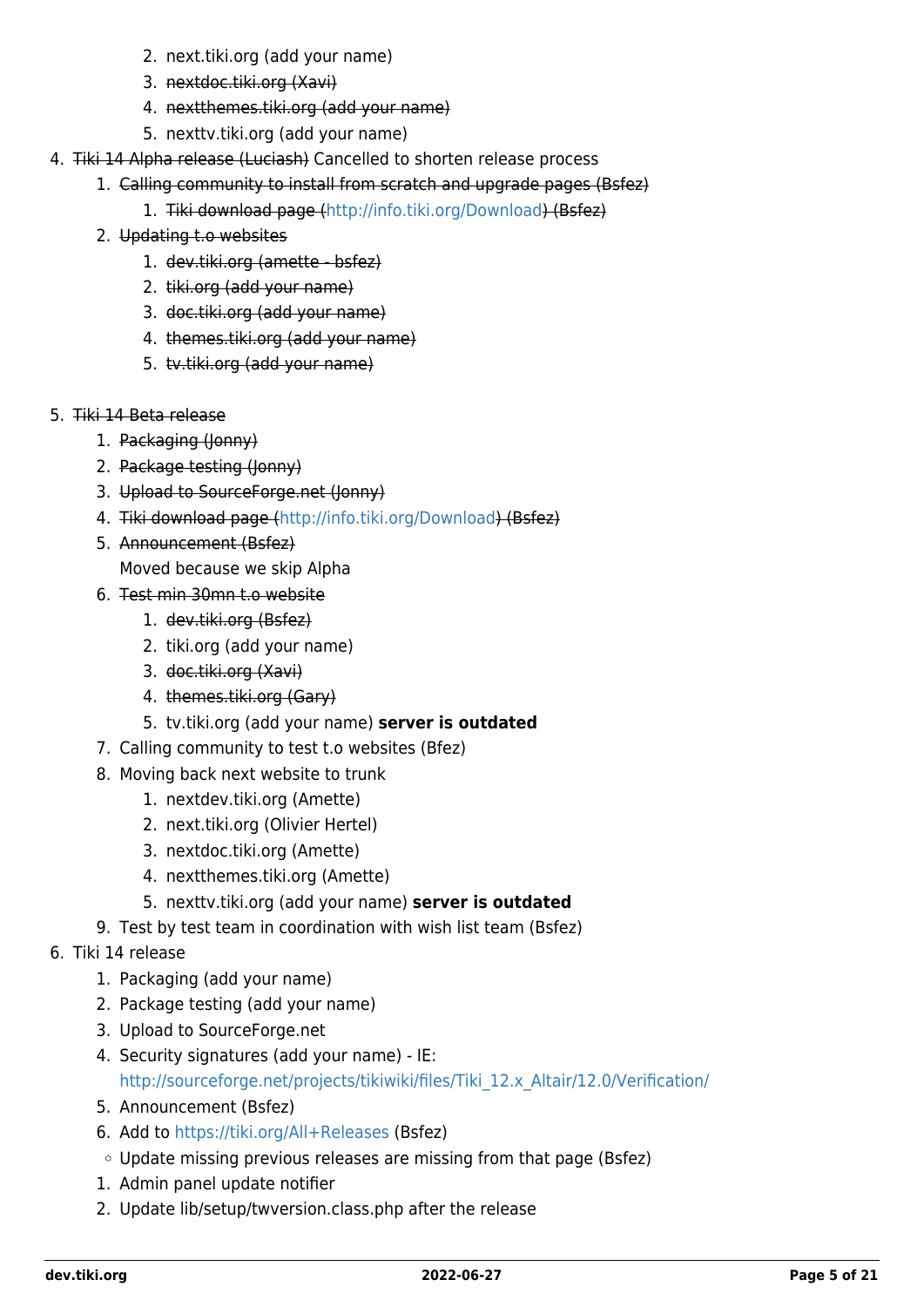3. Special: Restore search feature from profiles (add your name)

# Regressions

### [\[+\]](#page--1-0) Quick bug list

It was decided that on Tiki14 bugs and wishes could be reported either in a quick dirty list or using the bug tracker as usual.

| Date or<br>revision<br>number | <b>Reported</b><br>by | <b>Functional area</b> | <b>Description</b>                                                                                                                                                                                                                                                                                           | <b>Regression</b><br>from<br>version<br>number                                                                                                                                                                                                            | <b>Status</b>                                                                                                                             |
|-------------------------------|-----------------------|------------------------|--------------------------------------------------------------------------------------------------------------------------------------------------------------------------------------------------------------------------------------------------------------------------------------------------------------|-----------------------------------------------------------------------------------------------------------------------------------------------------------------------------------------------------------------------------------------------------------|-------------------------------------------------------------------------------------------------------------------------------------------|
| 27/02/15<br>r54132            | <b>Bsfez</b>          | Spreadsheet<br>plugin  | Spreedsheet height is not displaying as the plugin says<br>it should. Look above at the page (release sheet), the<br>heigh as no value and it should show ALL the rows as<br>says the help text.                                                                                                             | 12.x                                                                                                                                                                                                                                                      |                                                                                                                                           |
| 27/02/15<br>r54130            | Geoff                 | menus                  | if the option to 'Wiki Parse' a menu is used and an<br>image is placed in the 'Name' field e.g. something like -<br>Home followed by an img plugin - the image is now<br>placed on a 2nd line instead of in-line. Seems to be<br>because the img-responsive class is being added to the<br>image regardless. | r554332/3<br>introduced<br>an IMG<br>plugin<br>parameter<br>to suppress<br>the<br>responsive<br>class - still to<br>do: add a<br>new pref so<br>that the<br>default can<br>be set to<br>either y or n:<br>currently set<br>to 'y' to suit<br>new installs | partially<br>fixed                                                                                                                        |
| 08/03/15<br>r54280            | Geoff                 | MAP plugin             | tooltip option for MAP plugin does show now but the<br>text shown just says "undefined" instead of the object<br>name - and when a map object is clicked to show the<br>pop-up the object name used to show whilst the<br>spinner was showing and the pop-up was building - but<br>now it is just blank      |                                                                                                                                                                                                                                                           | partial fix to<br>show tooltip<br>and<br>'undefined'<br>text<br>problem<br>narrowed<br>down to<br>using the<br>Lucene<br>serach<br>engine |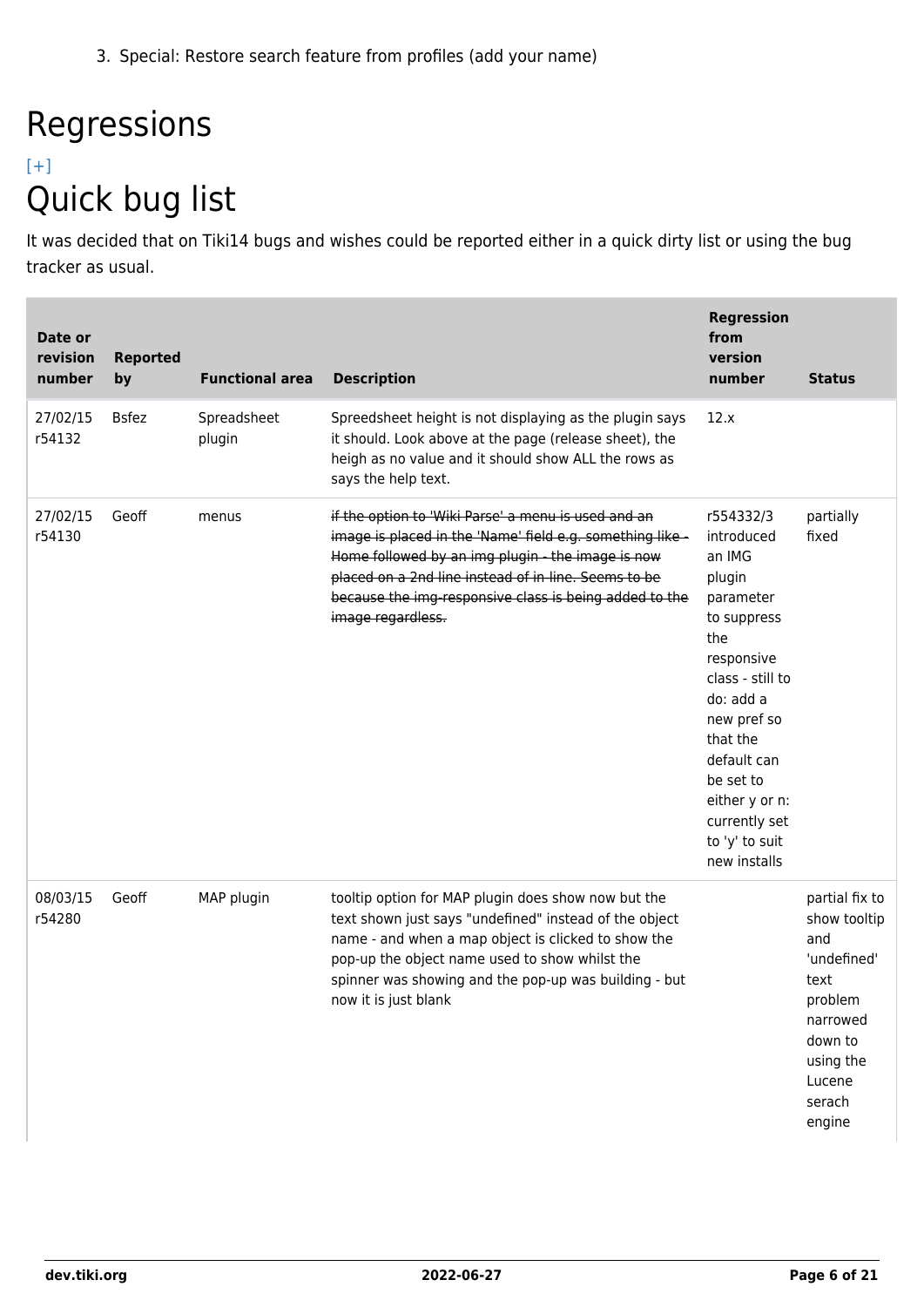| Date or<br>revision<br>number | <b>Reported</b><br>by | <b>Functional area</b> | <b>Description</b>                                                                                                                                                                                                                                                                                                                                                                                                 | <b>Regression</b><br>from<br>version<br>number                                                                                                                                                        | <b>Status</b>                         |
|-------------------------------|-----------------------|------------------------|--------------------------------------------------------------------------------------------------------------------------------------------------------------------------------------------------------------------------------------------------------------------------------------------------------------------------------------------------------------------------------------------------------------------|-------------------------------------------------------------------------------------------------------------------------------------------------------------------------------------------------------|---------------------------------------|
| 27/02/15<br>r54130            | Geoff                 | suckerfish menus       | only a mini-bug - but a real irritation: if suckerfish (css)<br>menus are used on a page whenever the page is<br>loaded or reloaded for any reason all the menus fly<br>open during the page load which just looks very odd. -<br>Geoff, can you double-check that your vendor files are<br>up to date? I saw this problem too and then ran<br>composer and now the dropdowns seem to behavior<br>normally. - Gary | not sure<br>when this<br>started.<br>Geoff:<br>vendor files<br>are all up to<br>date. Gary:<br>Do you have<br>any custom<br>javascript<br>that may be<br>interfering?<br>This was the<br>case for me. |                                       |
| 27/02/15<br>r54130            | Geoff                 | WYSIWYG editor         | WYSIWYG full html editor: pop-up for setting links<br>shows all the options in one box and cannot be saved-<br>so links can't be set                                                                                                                                                                                                                                                                               | seems OK<br>now - maybe<br>a glitch at<br>my test site?                                                                                                                                               | fixed                                 |
| 27/02/15<br>r54130            | Geoff                 | <b>RSS</b>             | RSS feed screen for wiki pages shows html tags for<br>wysiwyg wiki pages                                                                                                                                                                                                                                                                                                                                           | previously<br>logged as<br>bug/wish<br>item 4987                                                                                                                                                      | substantially<br>fixed with<br>r54336 |
| 27/02/15<br>r54130            | Geoff                 | Menus                  | wiki parsed menu labels (Name field) display html when<br>a bootstrap menu is used                                                                                                                                                                                                                                                                                                                                 | previously<br>logged as<br>bug/wish<br>item 5334<br><b>FIXED</b><br>r54292                                                                                                                            | fixed                                 |
| 01/03/15<br>r54148            | Geoff                 | Newsletters            | when a newsletter previously created with the wysiwyg<br>editor (ie it has had the various HTML flags set), it<br>shows the raw html when it is retrieved from the<br>archive for simple viewing - but it is OK if retrieved for<br>immediate resending                                                                                                                                                            | previously<br>logged as<br>bug/wish<br>item 5400                                                                                                                                                      |                                       |
| 01/03/15<br>r54148            | Geoff                 | <b>Newsletters</b>     | Newsletter completion text and download log message<br>not shown when 'throttling' is used                                                                                                                                                                                                                                                                                                                         | previously<br>logged as<br>bug/wish<br>item 5401                                                                                                                                                      |                                       |
| 06/03/15<br>r54249            | Geoff                 | WYSIWYG editor         | WYSIWYG full html editor: text no longer wrapping in<br>the Source screen of the editor - scroll bar shown for<br>long lines instead                                                                                                                                                                                                                                                                               |                                                                                                                                                                                                       |                                       |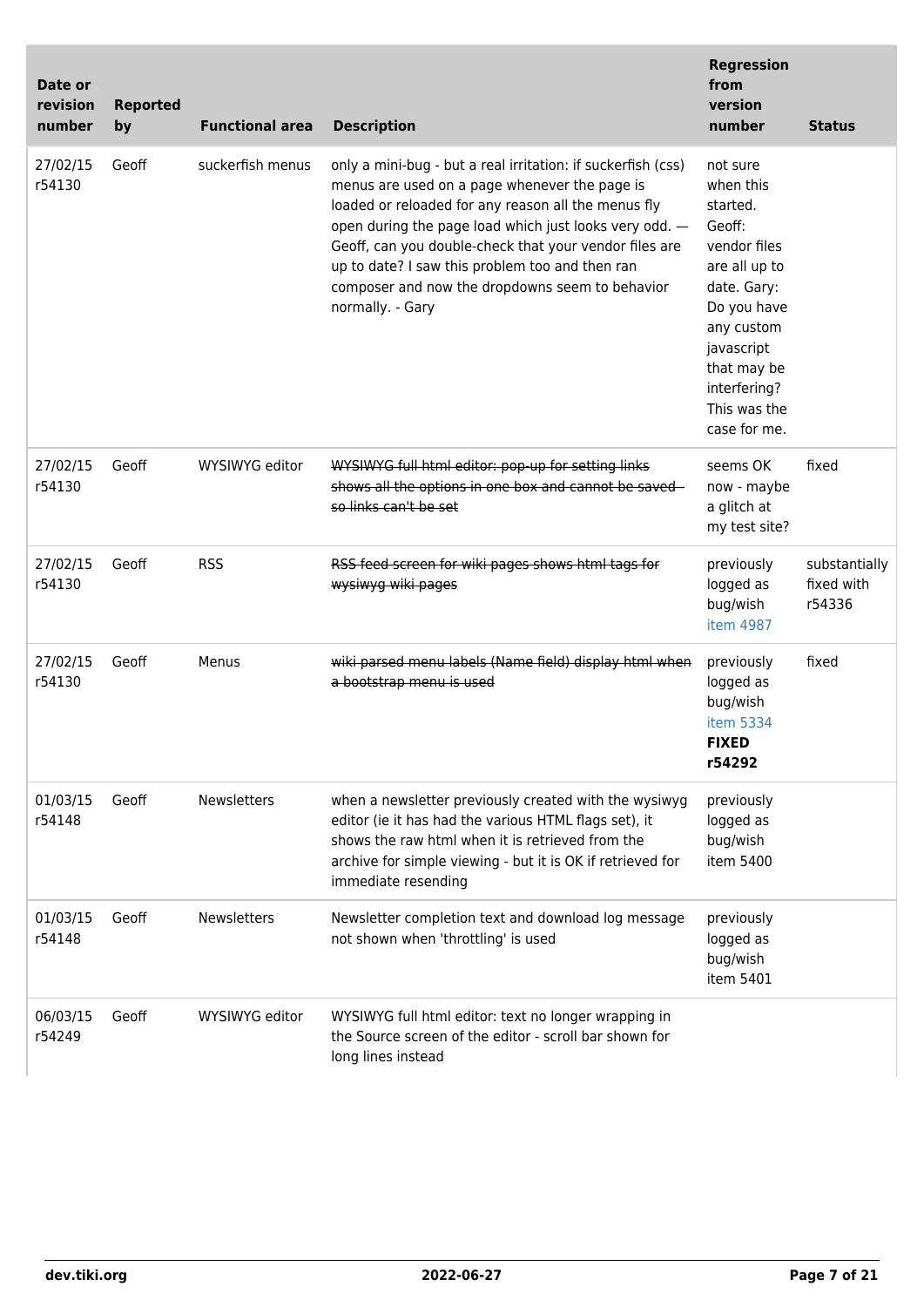| Date or<br>revision<br>number | <b>Reported</b><br>by | <b>Functional area</b>                      | <b>Description</b>                                                                                                                                                                                                                                                                                                                                                                                                                                                                                                                                | <b>Regression</b><br>from<br>version<br>number                                                                                                              | <b>Status</b>                   |
|-------------------------------|-----------------------|---------------------------------------------|---------------------------------------------------------------------------------------------------------------------------------------------------------------------------------------------------------------------------------------------------------------------------------------------------------------------------------------------------------------------------------------------------------------------------------------------------------------------------------------------------------------------------------------------------|-------------------------------------------------------------------------------------------------------------------------------------------------------------|---------------------------------|
| 08/03/15<br>r54280            | Geoff                 | IMG<br>plugin/customised<br>theme           | an option when using the plugin editor with the IMG<br>plugin is to browse the File Gallery to select an image<br>and set the File Id when the File Gallery source option<br>is used. This then opens a pop-up into the File Gallery -<br>BUT the theme shown in this pop-up is the 'base'<br>theme and any customisation with a new custom<br>option is ignored                                                                                                                                                                                  | Not a<br>problem<br>after all -<br>just a quirk<br>of my test<br>site that also<br>had some<br>theme<br>control<br>settings that<br>were<br>confusing<br>me | - not a<br>problem<br>after all |
| 08/03/15<br>r54280            | Geoff                 | external link icon<br>with custom<br>option | when a wiki editor created external link is shown we<br>generally get the F icon shown - but with a custom<br>option I am showing a strange green question mark ie<br>• but I've not set anything different so far as I'm<br>aware                                                                                                                                                                                                                                                                                                                | this is odd -<br>it keeps flip-<br>flopping:<br>sometimes it<br>shows the<br>right icon<br>and then<br>later it<br>doesn't ???                              |                                 |
| 08/03/15<br>r54280            | Geoff                 | <b>Newsletters</b>                          | on some Newsletter admin screens, eg when<br>previewing a new set of content to be sent, the custom<br>newsletter.css styling is being applied to the whole Tiki<br>screen with odd results - but obviously it should only be<br>applied/added to the content that is sent out as the<br>email                                                                                                                                                                                                                                                    |                                                                                                                                                             |                                 |
| 25/03/15<br>r54733            | <b>Bsfez</b>          | SocialNetworks                              | I activated "Login using Facebook" after setting fb app.<br>I set "Auto-create Tiki user " and "Require Facebook<br>users to enter local account info" (so user can enter<br>realname). User creation using facebook is successful, I<br>can login also BUT then come the dialog for the user to<br>enter local account info.                                                                                                                                                                                                                     |                                                                                                                                                             |                                 |
| 25/03/15<br>r54733            | <b>Bsfez</b>          | TextEditing                                 | Quote like " are changed to ". This is breaking<br>wikimarkup.                                                                                                                                                                                                                                                                                                                                                                                                                                                                                    |                                                                                                                                                             |                                 |
| 25/03/15<br>r54733            | <b>Bsfez</b>          | <b>File Galleries</b>                       | Gallery path/parents is displayed even if option is<br>uncheck in the galleries display properties and in the<br>admin file display preferences. Seems that the<br>condition is wrong to set style to "display:none;" in<br>"templates/list_file_gallery.tpl" line 63 - {if (<br>isset(\$smarty.session.tiki_cookie_jar.show_fgalexplorer)<br>and \$smarty.session.tiki_cookie_jar.show_fgalexplorer<br>neq 'y') and (!<br>isset(\$smarty.request.show_fgalexplorer) or<br>\$smarty.request.show fgalexplorer neq 'y'<br>) } display: none; {/if} |                                                                                                                                                             |                                 |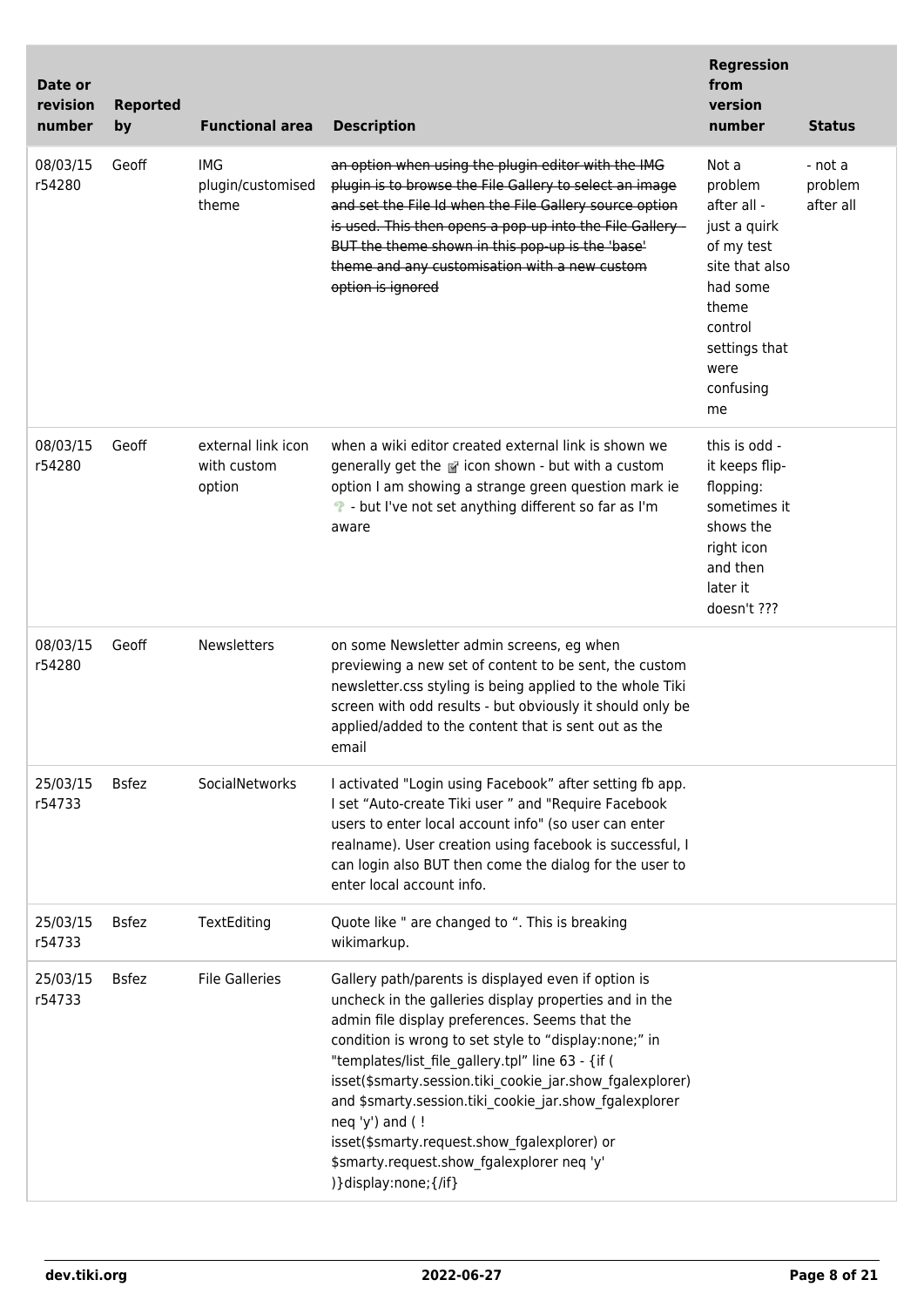# **Blockers**

Taken from: [Tiki14 Blockers](https://dev.tiki.org/Tiki14-Blockers).

# Tiki 14.x Regression Blockers

Items found:

| <b>Submitted</b><br><b>by</b> | <b>Rating</b> |  |  |  |  |  | Subject Category Version Feature Priority Importance solve? Created LastModif Comments | Easy<br>tΩ. |  |  |  |
|-------------------------------|---------------|--|--|--|--|--|----------------------------------------------------------------------------------------|-------------|--|--|--|
|-------------------------------|---------------|--|--|--|--|--|----------------------------------------------------------------------------------------|-------------|--|--|--|

#### No records found

# Other Tiki 14.x Blockers

Items found:

|                  |               |  |  |                                                                                        | <b>Easy</b> |  |  |
|------------------|---------------|--|--|----------------------------------------------------------------------------------------|-------------|--|--|
| <b>Submitted</b> | <b>Rating</b> |  |  | Subject Category Version Feature Priority Importance solve? Created LastModif Comments | tΩ          |  |  |
| by               |               |  |  |                                                                                        |             |  |  |

No records found

# Other blockers

### $[+]$ Wishlist

Wishlist items categorised as "14.x Regression" - status open or pending.

## Open

|                | <b>Rating</b>                                                                              | <b>Subject</b>                                                                           | <b>Submitted</b><br>by | <b>Importance</b> | <b>Easy</b><br>to<br>solve? |    | <b>Priority Category</b> | <b>Volunteered</b><br>to solve | <b>Created</b> | <b>LastModif</b> | <b>Comments</b>                             |
|----------------|--------------------------------------------------------------------------------------------|------------------------------------------------------------------------------------------|------------------------|-------------------|-----------------------------|----|--------------------------|--------------------------------|----------------|------------------|---------------------------------------------|
|                | ***<br>***<br>***<br><b>1**</b><br>***<br>计女女<br>***<br>计女女<br>***<br>计女女<br>$(0)$ $\odot$ | <b>URL tracker field</b><br>that contains<br>something.xyz do<br>not convert to<br>links | Nelson Ko              | 8                 | $\overline{7}$              | 56 | • Regression             |                                | 2016-03-13     | 2016-03-13       | $\overline{2}$<br>jonnybradley-14<br>Mar 16 |
| $\blacksquare$ | ***<br>计女女<br>***<br>计女女<br>***<br>计女女<br>***<br>计女女<br>***<br>计女女<br>$(0)$ $\bigodot$     | Z-index issue in<br>tiki-calendar.php                                                    | taylordustin 5         |                   | 10<br>easy                  | 50 | • Regression             |                                | 2016-01-08     | 2016-01-08       | $\pmb{0}$                                   |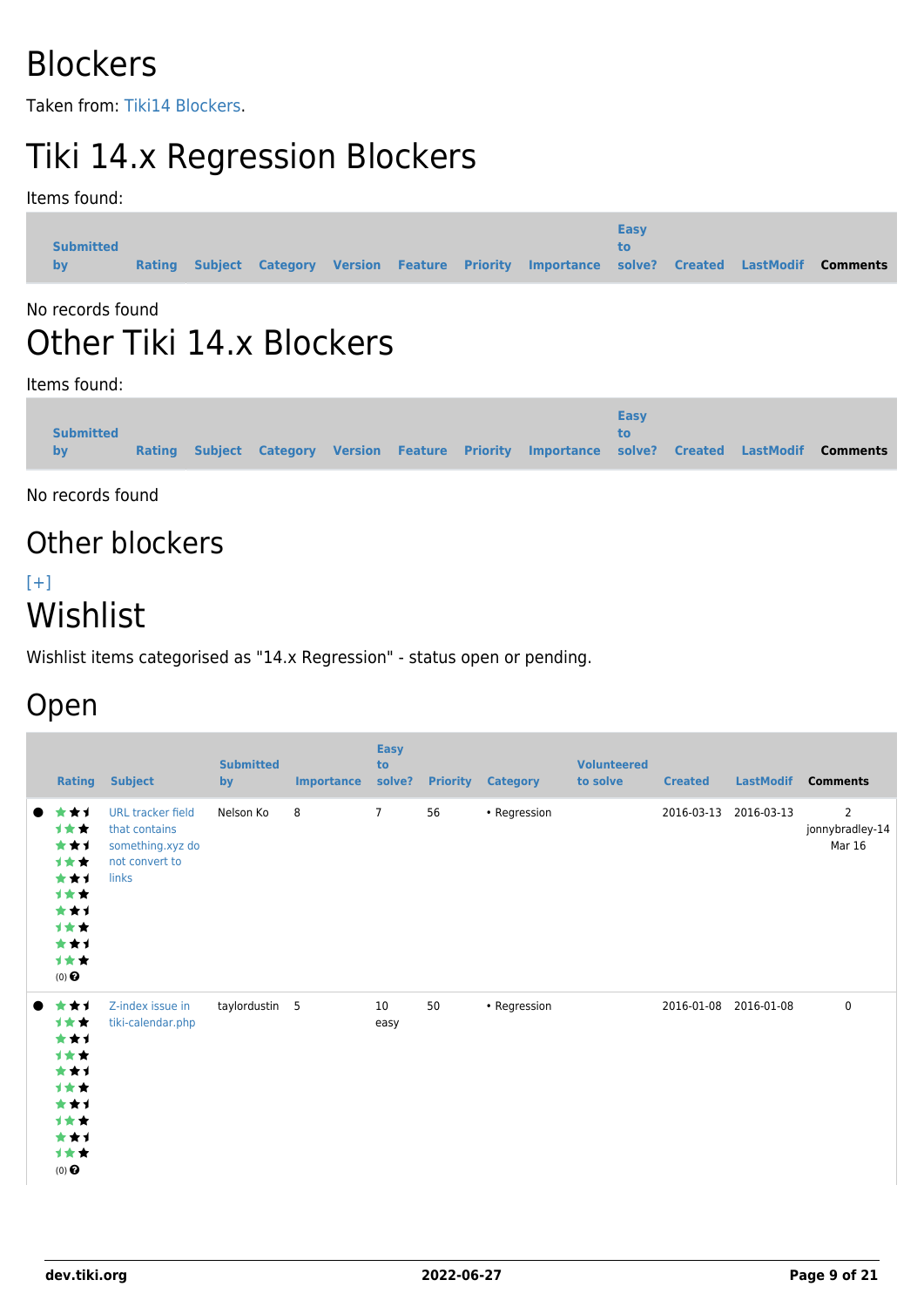| <b>Rating</b>                                                                                            | <b>Subject</b>                                                                         | <b>Submitted</b><br>by | <b>Importance</b> | <b>Easy</b><br>to<br>solve? | <b>Priority</b> | <b>Category</b>                                                                             | <b>Volunteered</b><br>to solve | <b>Created</b>        | <b>LastModif</b>      | <b>Comments</b>                             |
|----------------------------------------------------------------------------------------------------------|----------------------------------------------------------------------------------------|------------------------|-------------------|-----------------------------|-----------------|---------------------------------------------------------------------------------------------|--------------------------------|-----------------------|-----------------------|---------------------------------------------|
| ★★1<br>1★★<br>***<br><b>1**</b><br>***<br><b>1**</b><br>***<br><b>1**</b><br>***<br>计女女<br>$(0)$ $\odot$ | Can't get login<br>popup to *.t.o<br>sites from android<br>smartphone                  | Xavier de<br>Pedro     | 9                 | 5                           | 45              | • Usability<br>• Community<br>projects<br>• Dogfood on<br>a *.tiki.org site<br>• Regression |                                | 2015-09-09            | 2017-01-09            | 3<br>xavi-17 Sep 15                         |
| ***<br>计女女<br>***<br><b>1**</b><br>***<br>1**<br>***<br><b>1**</b><br>***<br>计女女<br>$(0)$ $\odot$        | Can't post a reply<br>on tiki.org forums!<br>(wysiwyg textarea<br>never shows up)      | Xavier de<br>Pedro     | 9                 | 5                           | 45              | • Error<br>• Community<br>projects<br>• Dogfood on<br>a *.tiki.org site<br>• Regression     |                                | 2015-12-10            | 2015-12-10            | $\mathbf{1}$<br>jonnybradley-11<br>Dec 15   |
| ★★1<br>1★★<br>***<br><b>1**</b><br>***<br><b>1**</b><br>***<br><b>1**</b><br>***<br>***<br>(3)           | <b>Broken images in</b><br>Newsletters in<br>12.x (images sent<br>with relative links) | Xavier de<br>Pedro     | 8                 | 5                           | 40              | • Regression<br>• Less than<br>30-minutes fix                                               | Jonny Bradley                  | 2014-03-04 2014-09-21 |                       | 6<br>amette-04 Dec<br>19                    |
| ***<br>1★★<br>***<br>1★★<br>***<br>计女女<br>***<br>计女女<br>***<br>计女女<br>$(0)$ $\odot$                      | LDAP groups not<br>syncing correctly                                                   | taylordustin           | 10 high           | 4                           | 40              | $\cdot$ Error<br>• Regression                                                               |                                |                       | 2015-10-21 2015-10-22 | $\overline{2}$<br>taylordustin-28<br>Oct 15 |
| ***<br>1★★<br>***<br><b>1**</b><br>***<br>计女女<br>***<br><b>1**</b><br>***<br>计女女<br>$(0)$ $\odot$        | [] Leads to an Ajax GriessbreiLP 8<br>Error in Wysiwyg<br>Mode                         |                        |                   |                             | 40              | $\cdot$ Error                                                                               |                                |                       | 2015-12-23 2015-12-23 | $\mathbf{1}$<br>jonnybradley-21<br>Jan 16   |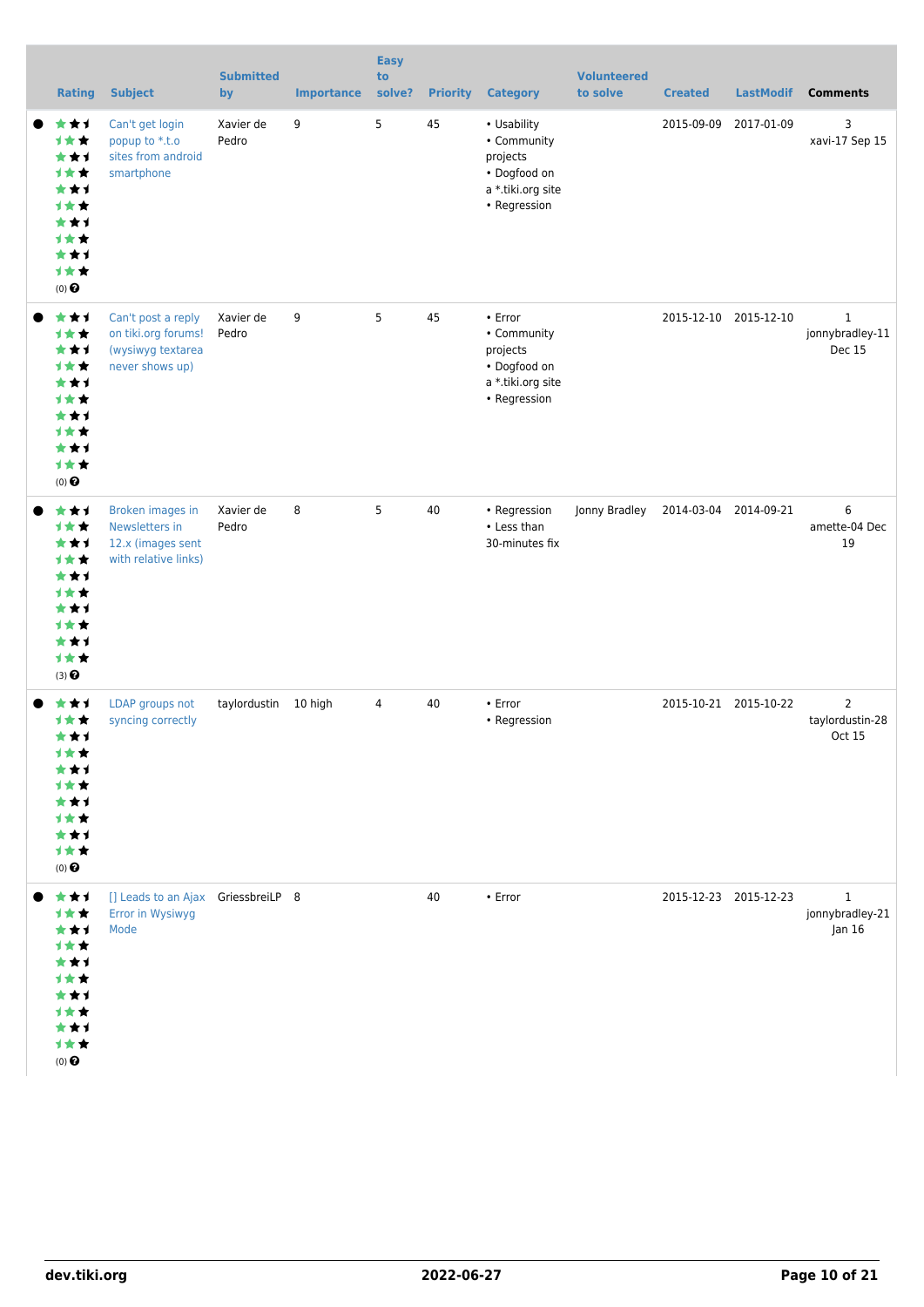| <b>Rating</b>                                                                                                                         | <b>Subject</b>                                                                                                               | <b>Submitted</b><br>by | <b>Importance</b> | <b>Easy</b><br>to<br>solve? | <b>Priority</b> | <b>Category</b>                                                                                                                                     | <b>Volunteered</b><br>to solve | <b>Created</b> | <b>LastModif</b>      | <b>Comments</b>                       |
|---------------------------------------------------------------------------------------------------------------------------------------|------------------------------------------------------------------------------------------------------------------------------|------------------------|-------------------|-----------------------------|-----------------|-----------------------------------------------------------------------------------------------------------------------------------------------------|--------------------------------|----------------|-----------------------|---------------------------------------|
| ***<br><b>1**</b><br>***<br><b>1**</b><br>***<br><b>1**</b><br>***<br><b>1**</b><br>***<br>1★★<br>$(0)$ $\Theta$                      | provide a clicable<br>link to login to<br>dev.t.o from a<br>smartphone out of<br>the menu icon at<br>the top right<br>corner | Xavier de<br>Pedro     | 5                 | 8                           | 40              | • Usability<br>• Feature<br>request<br>• Dogfood on<br>a *.tiki.org site<br>• Conflict of<br>two features<br>(each works)<br>well<br>independently) |                                | 2016-04-06     | 2017-01-09            | 1<br>chibaguy-07<br>Apr 16            |
| ***<br><b>1**</b><br>***<br>***<br>***<br><b>1**</b><br>***<br><b>1**</b><br>***<br>1★★<br>$(1)$ <sup><math>\odot</math></sup>        | 14.x & 12.x LTS:<br>Screencast<br>(jCapture) needs a<br>new valid<br>certificate (as of<br>September 2015<br>at least)       | Xavier de<br>Pedro     | 9                 | $\overline{4}$              | 36              | $\cdot$ Error<br>• Community<br>projects<br>• Dogfood on<br>a *.tiki.org site<br>• Regression                                                       |                                |                | 2015-09-22 2015-09-22 | $\mathbf 0$                           |
| ***<br>计女女<br>***<br><b>1**</b><br>***<br><b>1**</b><br>***<br><b>1**</b><br>***<br><b>1**</b><br>$(2)$ <sup><math>\odot</math></sup> | Add existing<br>pages to<br>structures at page<br>edition time<br>through the<br>structures header<br>box                    | Xavier de<br>Pedro     | $\overline{4}$    | 8                           | 32              | • Community<br>projects<br>• Dogfood on<br>a *.tiki.org site<br>• Regression                                                                        |                                |                | 2014-09-15 2016-04-22 | $\mathbf{1}$<br>olinuxx-15 Sep<br>14  |
| ***<br><b>1**</b><br>***<br>计女女<br>***<br>1★★<br>***<br>1★★<br>***<br>1★★<br>$(1)$ $\odot$                                            | Automagically<br>Collapse/Expand<br>columns in wide<br>tables since<br>Bootstrap:<br>Footable jQuery<br>Plugin?              | Xavier de<br>Pedro     | 8                 | 4                           | 32              | • Usability<br>• Feature<br>request<br>• Support<br>request<br>• Dogfood on<br>a *.tiki.org site                                                    |                                |                | 2015-03-11 2015-03-11 | 8<br>xavi-12 Mar 15                   |
| ***<br>1★★<br>***<br><b>1**</b><br>***<br><b>1**</b><br>***<br>1★★<br>***<br>计女女<br>$(0)$ $\Theta$                                    | since last visit<br>module using<br>bootstrap tabs:<br>add different bg<br>color to active vs<br>non active tabs             | Xavier de<br>Pedro     | 4                 | 8                           | 32              | • Usability<br>• Dogfood on<br>a *.tiki.org site<br>• Regression                                                                                    |                                |                | 2016-04-06 2017-01-09 | $\mathbf{1}$<br>chibaguy-07<br>Apr 16 |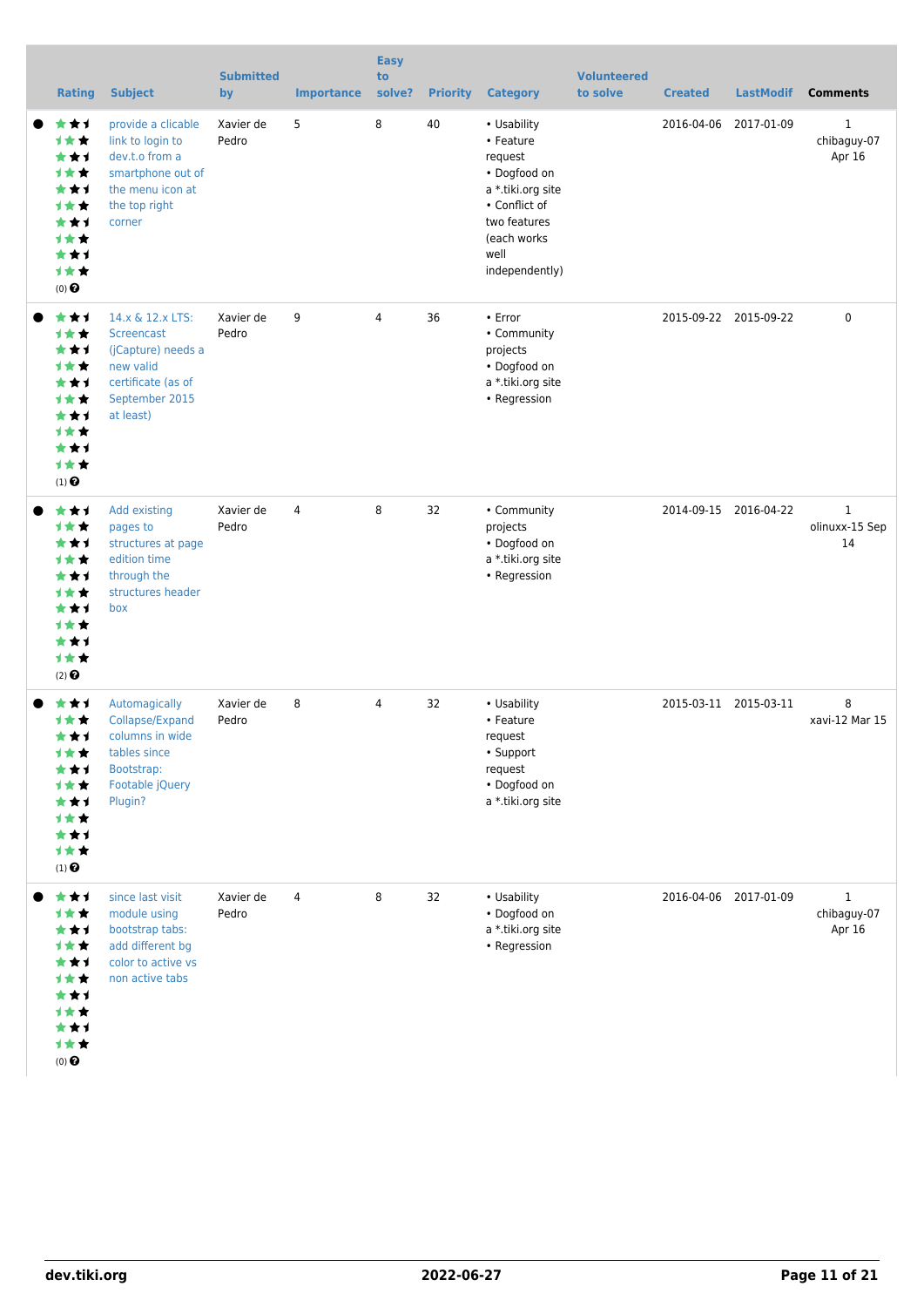| <b>Rating</b>                                                                                                          | <b>Subject</b>                                                                                                  | <b>Submitted</b><br>by | <b>Importance</b> | <b>Easy</b><br>to<br>solve? | <b>Priority</b> | <b>Category</b>                                                                             | <b>Volunteered</b><br>to solve | <b>Created</b> | <b>LastModif</b>      | <b>Comments</b>                             |
|------------------------------------------------------------------------------------------------------------------------|-----------------------------------------------------------------------------------------------------------------|------------------------|-------------------|-----------------------------|-----------------|---------------------------------------------------------------------------------------------|--------------------------------|----------------|-----------------------|---------------------------------------------|
| ★★1<br><b>1**</b><br>***<br><b>1**</b><br>***<br><b>1**</b><br>***<br><b>1**</b><br>***<br><b>1**</b><br>$(0)$ $\odot$ | Missing alt-text for<br>several<br>navagation links                                                             | Sam<br>Hartman         | 3                 | 10<br>easy                  | 30              | • Usability<br>• Regression                                                                 |                                | 2015-06-09     | 2015-06-09            | $\mathbf 0$                                 |
| ***<br>***<br>***<br><b>1**</b><br>***<br><b>1**</b><br>***<br><b>1**</b><br>***<br>计女女<br>$(0)$ $\odot$               | Sheets do not<br>place charts<br>properly (almost<br>hidden, in doc.t.o<br>sheet intended for<br>documentation) | Xavier de<br>Pedro     | 6                 | 5                           | 30              | • Usability<br>• Community<br>projects<br>• Dogfood on<br>a *.tiki.org site<br>• Regression |                                |                | 2015-12-31 2015-12-31 | $\mathbf 0$                                 |
| ***<br>1★★<br>***<br>1★★<br>***<br><b>1**</b><br>***<br><b>1**</b><br>***<br>***<br>$(0)$ $\odot$                      | New calendar<br>items can't have<br>times starting in<br>the AM, and<br>ending in the PM                        | taylordustin 5         |                   | 6                           | 30              | • Regression                                                                                |                                |                | 2016-01-13 2016-01-13 | $\overline{4}$<br>taylordustin-25<br>Jan 16 |
| ★★1<br>计女女<br>***<br>1★★<br>***<br><b>1**</b><br>***<br><b>1**</b><br>***<br>计女女<br>$(1)$ $\odot$                      | Accessibility: 14.x<br>pop-up menus<br>impossible for<br>blind user, 12.x<br>was usable                         | Sam<br>Hartman         | $\overline{7}$    | $\overline{4}$              | 28              | • Usability<br>• Regression                                                                 |                                | 2015-06-09     | 2017-10-06            | 14<br>lindon-12 Jun<br>15                   |
| ***<br>计女女<br>***<br><b>1**</b><br>***<br><b>1**</b><br>***<br><b>1**</b><br>***<br>计女女<br>$(0)$ $\odot$               | <b>Tracker item</b><br>history misses to<br>show changes in<br>some cases                                       | Xavier de<br>Pedro     | $\overline{7}$    | 4                           | 28              | • Community<br>projects<br>• Dogfood on<br>a *.tiki.org site<br>• Regression                |                                |                | 2015-11-18 2017-01-05 | $\mathbf 0$                                 |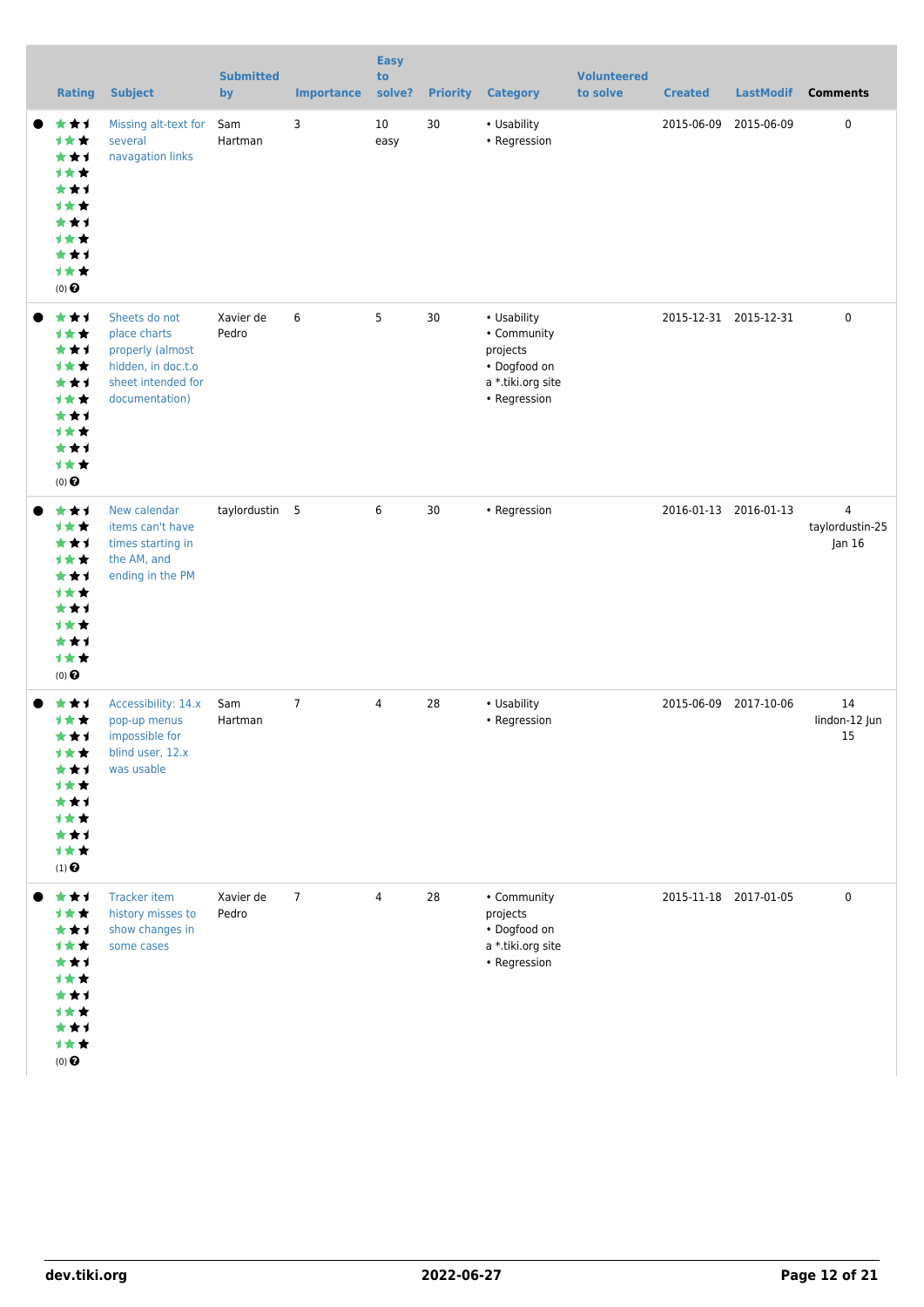| Rating                                                                                               | <b>Subject</b>                                                                                                                 | <b>Submitted</b><br>by | <b>Importance</b> | <b>Easy</b><br>to<br>solve? | <b>Priority</b> | <b>Category</b> | <b>Volunteered</b><br>to solve | <b>Created</b> |                       | LastModif Comments                   |
|------------------------------------------------------------------------------------------------------|--------------------------------------------------------------------------------------------------------------------------------|------------------------|-------------------|-----------------------------|-----------------|-----------------|--------------------------------|----------------|-----------------------|--------------------------------------|
| ***<br>1★★<br>***<br>计女女<br>***<br>1★★<br>***<br>计女女<br>***<br>计女女<br>(0) $\pmb{\Theta}$             | Calls to plugins<br>inside calls to<br><b>WYSIWYG plugin</b><br>with use_html<br>disabled generate<br>no output<br>(invisible) | Philippe<br>Cloutier   | $\overline{7}$    | $\overline{4}$              | 28              | • Regression    |                                |                | 2018-01-24 2019-03-15 | 0                                    |
| ***<br>1★★<br>***<br>1★★<br>***<br>1★★<br>***<br><b>1**</b><br>***<br>计女女<br>$(1)$<br>$\pmb{\Theta}$ | PluginTrackerStat<br>stopped showing<br>results if data<br>come from<br>categories                                             | Xavier de<br>Pedro     | 5                 | 5                           | 25              | • Regression    |                                |                | 2014-06-12 2015-04-19 | $\mathbf 0$                          |
| ***<br>1★★<br>***<br>1★★<br>***<br>1★★<br>***<br>1★★<br>***<br>***<br>$(1)$<br>$\pmb{\Theta}$        | Category does not hrsms<br>work as filter field<br>for<br>PluginTrackerFilter                                                  |                        |                   |                             | 25              | $\cdot$ Error   |                                |                | 2014-08-29 2015-02-17 | $\mathbf{1}$<br>ricks99-27 Jan<br>15 |

#### « 1 (current) [2](https://dev.tiki.org/tiki-print.php?tr_sort_mode3=f_101_asc&page=Tiki14&tr_offset4=20) [»](https://dev.tiki.org/tiki-print.php?tr_sort_mode3=f_101_asc&page=Tiki14&tr_offset4=20)

### Pending

[View 14.x closed items](https://dev.tiki.org/tiki-view_tracker.php?trackerId=5&status=p&sort_mode=created_desc&filterfield=47&filtervalue%5B47%5D%5B%5D=300&filtervalue%5B47%5D%5B%5D=301)

### Closed

 $[+]$ Other 14.x bugs Other Open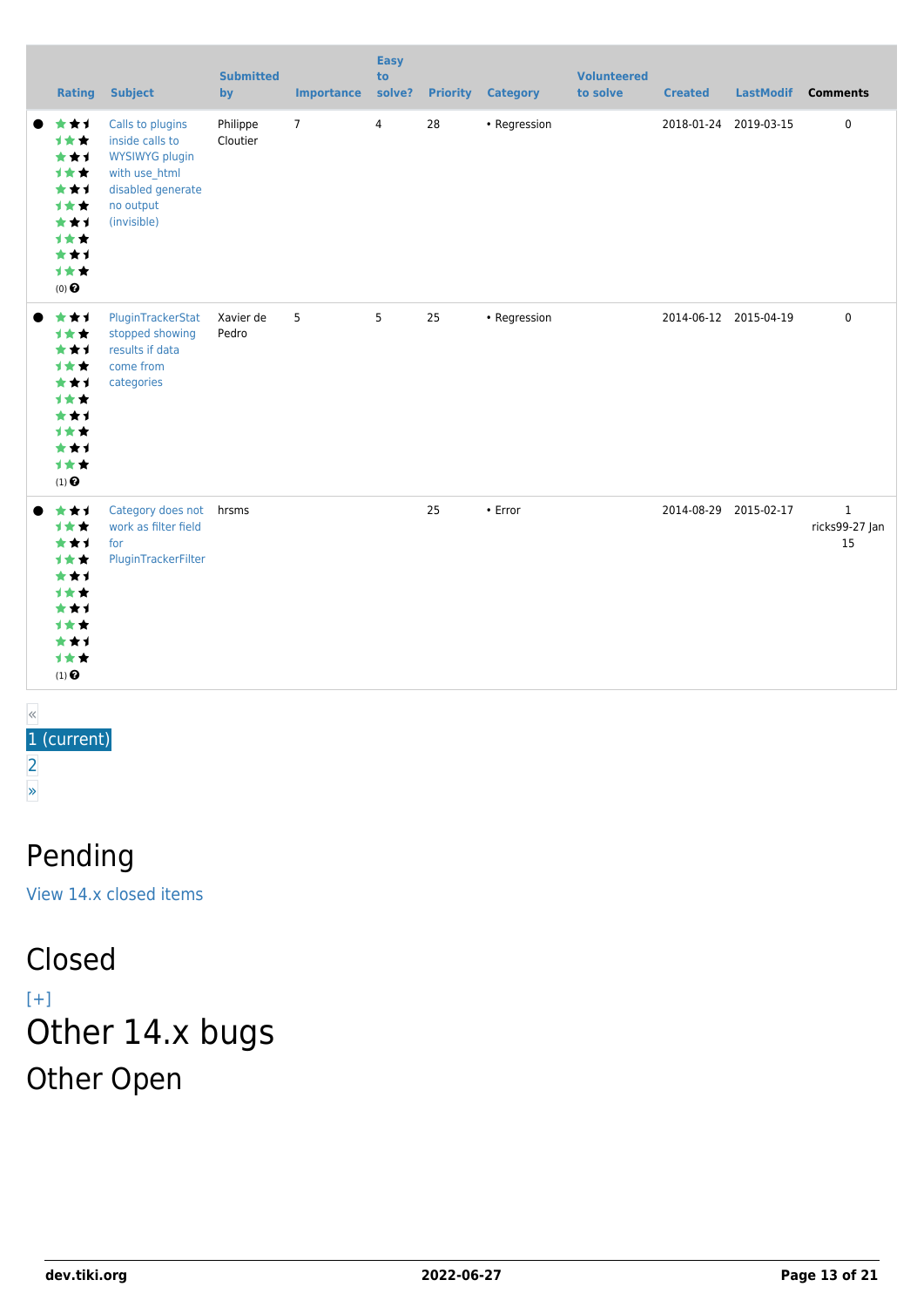| Rating                                                                                               | <b>Subject</b>                                                                                             | <b>Submitted by</b>  | <b>Importance</b> | <b>Easy</b><br>to<br>solve? | <b>Priority</b> | <b>Category</b>                                 | <b>Volunteered</b><br>to solve | <b>Created</b>        | <b>LastModif</b>      | <b>Comments</b>                       |
|------------------------------------------------------------------------------------------------------|------------------------------------------------------------------------------------------------------------|----------------------|-------------------|-----------------------------|-----------------|-------------------------------------------------|--------------------------------|-----------------------|-----------------------|---------------------------------------|
| ***<br>计女女<br>***<br>计女女<br>***<br>计女女<br>***<br><b>1★★</b><br>***<br>计女女<br>$(0)$ $\Theta$          | Show instance - demo - test<br>of Trackerfields - item-link /<br>item-list / dynamic-item-list             | Torsten<br>Fabricius | 9                 | 10<br>easy                  | 90              | • Community<br>projects                         | Torsten<br>Fabricius           |                       | 2015-04-15 2015-04-15 | $\pmb{0}$                             |
| ***<br>计女女<br>***<br>计女女<br>***<br>计女女<br>***<br>计女女<br>***<br>计女女<br>$(0)$ $\Theta$                 | SEO: exclude irrelevant<br>content and modules from<br>indexing                                            | Marc Laporte         | 3                 | 3                           | 9               | • Feature<br>request                            |                                | 2013-11-25 2013-11-25 |                       | $\mathbf 0$                           |
| ***<br>1★★<br>***<br>计女女<br>***<br>计女女<br>***<br>***<br>***<br>计女女<br>(0) $\pmb{\Theta}$             | Idap bind_type is always full<br>in<br>UsersLib::validate_user_ldap()                                      | puserp               | 3                 | 3                           | 9               | • Less than<br>30-minutes fix                   |                                |                       | 2016-04-05 2017-07-18 | $\mathbf{1}$<br>Chealer9-18<br>May 17 |
| ***<br>1★★<br>***<br><b>1★★</b><br>***<br>1★★<br>***<br>计女女<br>***<br>计女女<br>$(0)$<br>$\pmb{\Theta}$ | show.tiki.org "Change<br>password enforced" should<br>not happen when I click<br>"Reset password to 12345" | Marc Laporte         | $\overline{7}$    | 10<br>easy                  | $70\,$          | • Feature<br>request                            | amette                         |                       | 2013-11-03 2013-11-13 | $\mathbf{1}$<br>Jyhem-05 Feb<br>14    |
| ***<br>计女女<br>***<br>计女女<br>***<br>计女女<br>***<br>计女女<br>***<br>计女女<br>(0) $\pmb{\Theta}$             | File names should not have<br>tiki                                                                         | samerafach           | 10 high           | $\overline{7}$              | 70              | • Usability                                     |                                | 2015-02-13 2015-02-18 |                       | $\mathsf 0$                           |
| ***<br>计女女<br>***<br>计女女<br>***<br>计女女<br>***<br>计女女<br>***<br>计女女<br>$(0)$<br>$\pmb{\Theta}$        | PluginR: move to the main<br>code base                                                                     | Marc Laporte         | 8                 | 8                           | 64              | • Feature<br>request<br>• Community<br>projects |                                |                       | 2013-12-01 2013-12-01 | 5<br>gezza-29 May<br>15               |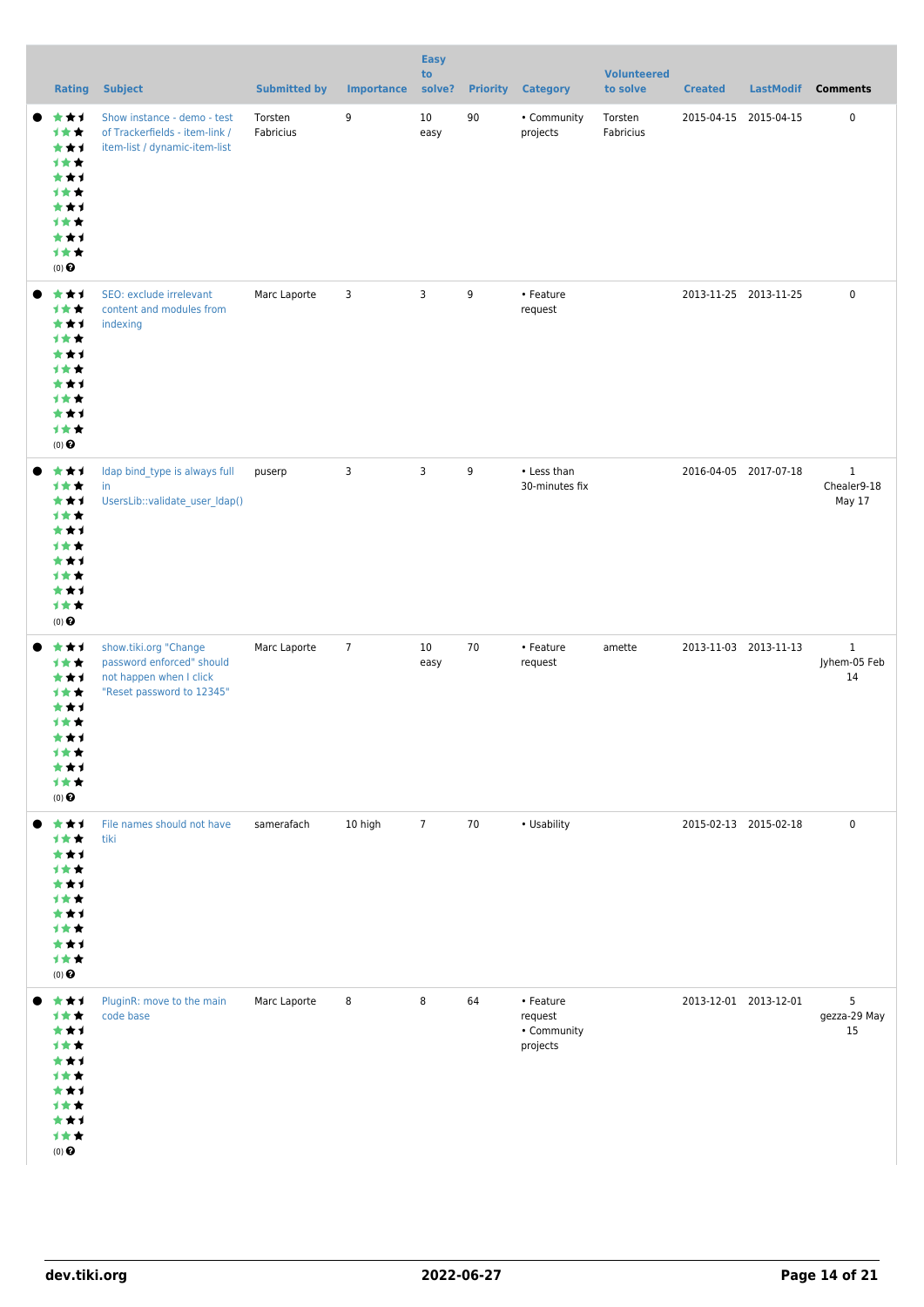| <b>Rating</b>                                                                                 | <b>Subject</b>                                                                                            | <b>Submitted by</b>    | <b>Importance</b> | <b>Easy</b><br>to<br>solve? |    | <b>Priority Category</b>                                                                                                               | <b>Volunteered</b><br>to solve | <b>Created</b> | <b>LastModif</b>      | <b>Comments</b>                        |
|-----------------------------------------------------------------------------------------------|-----------------------------------------------------------------------------------------------------------|------------------------|-------------------|-----------------------------|----|----------------------------------------------------------------------------------------------------------------------------------------|--------------------------------|----------------|-----------------------|----------------------------------------|
| ***<br>计女女<br>***<br>***<br>***<br>1★★<br>***<br>1★★<br>***<br>计女女<br>$(2)$ $\odot$           | Add 'Deprecated' preference<br>filter (split "experimental")                                              | aexoxea                | 8                 | 8                           | 64 | • Feature<br>request                                                                                                                   | Loïc Yabili                    |                | 2015-11-22 2019-09-21 | 24<br>marclaporte-11<br>Nov 18         |
| ***<br>计女女<br>***<br>计女女<br>***<br>计女女<br>***<br>计女女<br>***<br>1★★<br>$(0)$ $\bigodot$        | User auto registered to group                                                                             | Nikolas<br>Stylianides | 8                 | 8                           | 64 | • Support<br>request                                                                                                                   |                                |                | 2016-05-31 2016-05-31 | $\,1$<br>xavi-31 May 16                |
| ***<br>计女女<br>***<br>计女女<br>***<br>计女女<br>***<br>计女女<br>***<br>计女女<br>$(0)$ $\odot$           | 14.0 has got antibot writing<br>permission problem                                                        | Gergely                | 6                 | 10<br>easy                  | 60 | • Usability                                                                                                                            |                                |                | 2015-09-24 2015-09-24 | $\overline{2}$<br>Gergely-25 Sep<br>15 |
| ***<br>1★★<br>***<br>计女女<br>***<br>计女女<br>***<br><b>1★★</b><br>计女女<br>$(0)$ $\odot$           | Can't add target file gallery to Theobio<br>files tracker field                                           |                        | 8                 | $\overline{7}$              | 56 | • Error                                                                                                                                |                                |                | 2016-02-18 2016-02-18 | 3<br>jonnybradley-22<br>Feb 16         |
| ***<br>1★★<br>***<br>计女女<br>***<br>1**<br>***<br>计女女<br>***<br>计女女<br>$(0)$ $\odot$           | New option to include<br>'Threads with no replies yet'<br>to Daily Reports and to<br>Notification digests | Xavier de Pedro        | 6                 | 9                           | 54 | • Feature<br>request<br>• Support<br>request<br>• Community<br>projects<br>• Dogfood on<br>a *.tiki.org site                           |                                |                | 2014-09-05 2017-07-16 | $\,1$<br>jmorris-28 Feb<br>17          |
| ***<br>计女女<br>***<br>计女女<br>***<br>计女女<br>***<br>计女女<br>***<br>计女女<br>$(1)$<br>$\pmb{\Theta}$ | forums editor not loaded in<br>t.o mobile (13.x or next.t.o<br>14.x)                                      | Xavier de Pedro        | 9                 | 6                           | 54 | • Community<br>projects<br>• Dogfood on<br>a *.tiki.org site<br>• Conflict of<br>two features<br>(each works<br>well<br>independently) |                                |                | 2015-02-18 2015-03-16 | 8<br>WolfgangA-14<br>Mar 15            |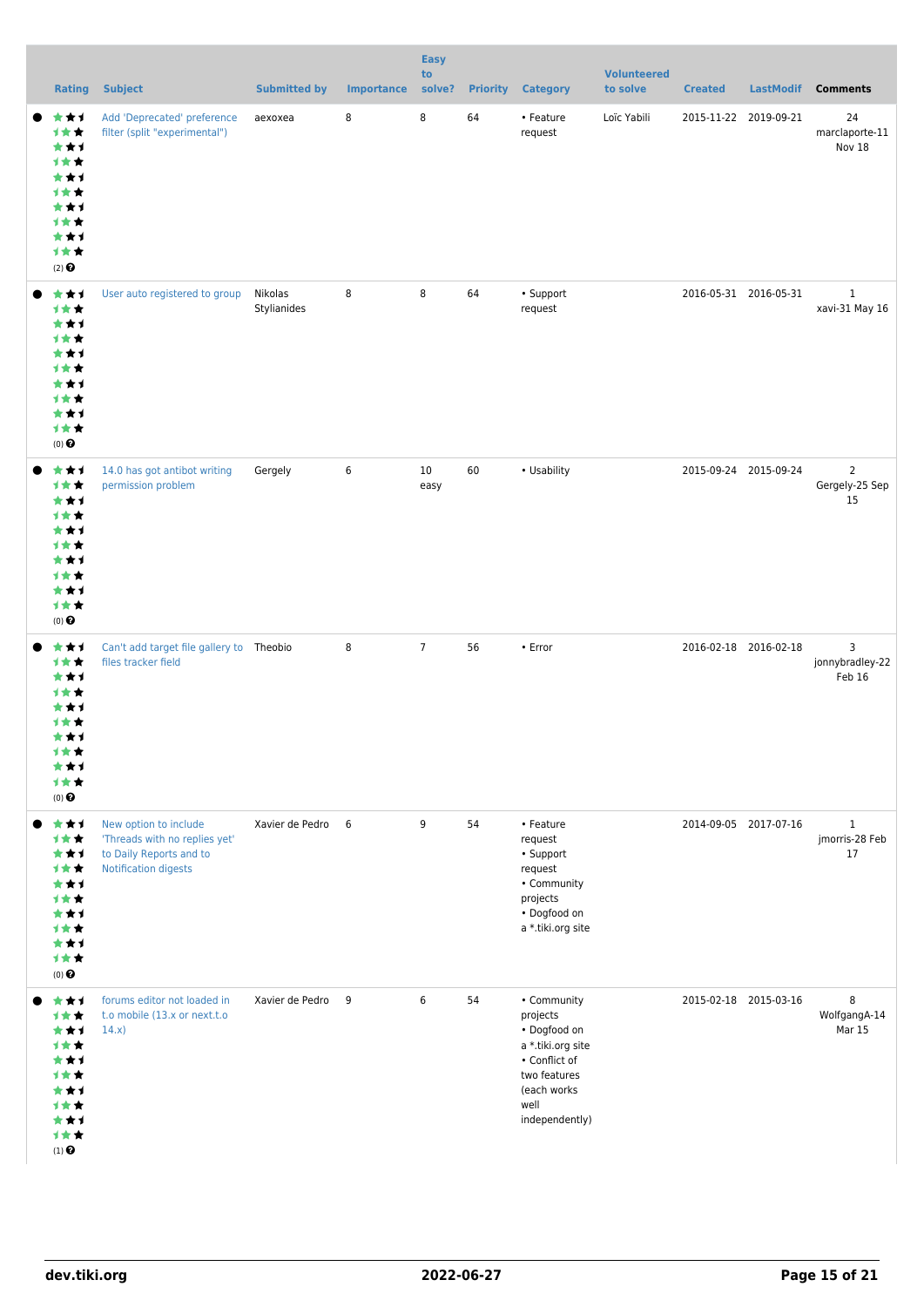|                                                                                                           | <b>Rating</b> | <b>Subject</b>                                                                                        | <b>Submitted by</b>        | <b>Importance</b> | <b>Easy</b><br>to<br>solve? |    | <b>Priority Category</b>                                                                               | <b>Volunteered</b><br>to solve | <b>Created</b>        | <b>LastModif</b> | <b>Comments</b>                           |
|-----------------------------------------------------------------------------------------------------------|---------------|-------------------------------------------------------------------------------------------------------|----------------------------|-------------------|-----------------------------|----|--------------------------------------------------------------------------------------------------------|--------------------------------|-----------------------|------------------|-------------------------------------------|
| ***<br>计女女<br>***<br>1★★<br>***<br>1★★<br>***<br>1★★<br>***<br>1★★<br>$(0)$ $\odot$                       |               | POST request to tiki-<br>autosave-save breaks typing<br>text leading to lost characters<br>in Wysiwyg | luciash d' being<br>$\Box$ | 10 high           |                             | 50 | • Usability                                                                                            |                                | 2015-10-14            | 2015-10-14       | $\overline{2}$<br>Chealer9-08 Jan<br>18   |
| ***<br>1★★<br>***<br>计女女<br>***<br>计女女<br>***<br>1★★<br>***<br>计女女<br>$(0)$ $\Theta$                      |               | Can't erase or change a<br>recurrent event in a calendar                                              | crobert                    | 10 high           | 5                           | 50 | • Support<br>request                                                                                   |                                | 2016-02-09 2016-02-09 |                  | $\mathbf{1}$<br>chibaguy-10<br>Feb 16     |
| ***<br>计女女<br>***<br>1★★<br>***<br>计女女<br>***<br>1★★<br>***<br>计女女<br>$(0)$ $\Theta$                      |               | Typo error on tiki-<br>objectpermissions.php                                                          | tehonu                     |                   | 10<br>easy                  | 50 | • Error                                                                                                |                                | 2016-04-12 2016-04-12 |                  | $\mathbf{1}$<br>jonnybradley-12<br>Apr 16 |
| ***<br>1★★<br>***<br>计女女<br>***<br>计女女<br>***<br>计女女<br>***<br>计女女<br>$(0)$ $\Theta$                      |               | <b>Argument Variables are</b><br>parsed even in "No parse"<br>(np) zones                              | luciash d' being<br>$\Box$ | $5\phantom{.0}$   | $\mathbf{1}$<br>difficult   | 5  | • Usability<br>• Consistency<br>• Conflict of<br>two features<br>(each works<br>well<br>independently) |                                | 2014-09-18 2019-01-16 |                  | 9<br>luci-20 Sep 14                       |
| ***<br>1★★<br>***<br>1★★<br>***<br>计女女<br>***<br>计女女<br>***<br>计女女<br>$(0)$ $\Theta$                      |               | Source view of wiki page<br>switches the code textarea to<br>zero width                               | luciash d' being<br>$\Box$ | 1 low             |                             | 5  | • Consistency                                                                                          |                                | 2015-04-29 2015-04-29 |                  | $\mathbf{1}$<br>chibaguy-04<br>May 15     |
| ***<br>计女女<br>***<br>1★★<br>***<br>计女女<br>***<br>1★★<br>***<br>计女女<br>$(1)$ <sup><math>\odot</math></sup> |               | Top header ugly and hard to<br>use on iPhone / smartphone                                             | luciash d' being<br>$\Box$ |                   | $\mathbf{1}$<br>difficult   | 5  | • Usability<br>• Community<br>projects<br>• Dogfood on<br>a *.tiki.org site                            |                                | 2016-03-11 2016-03-11 |                  | $\overline{7}$<br>chibaguy-12<br>Mar 16   |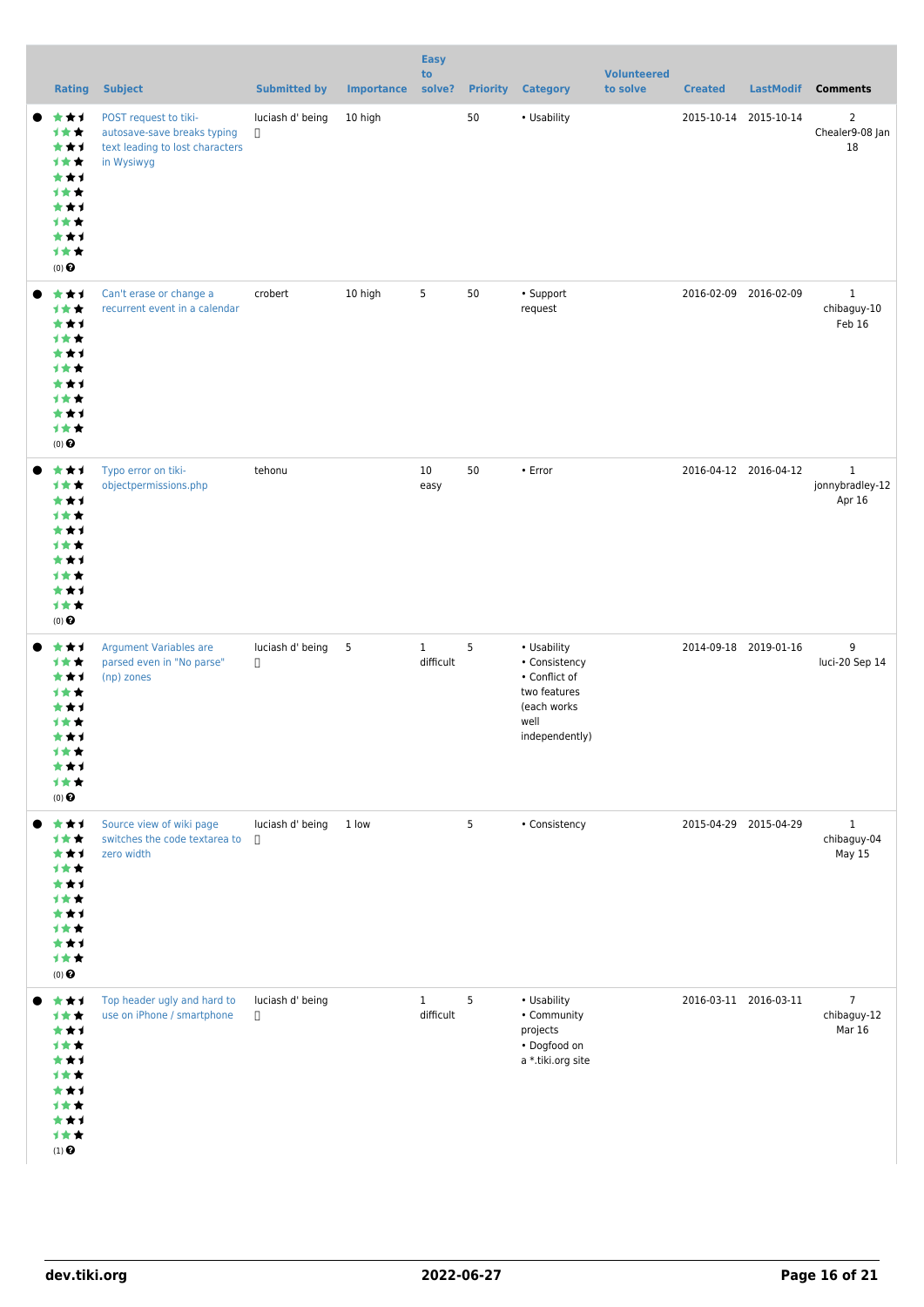| Rating                                                                                     | <b>Subject</b>                                                              | <b>Submitted by</b>    | <b>Importance</b> | <b>Easy</b><br>to<br>solve? | <b>Priority</b> | <b>Category</b>                     | <b>Volunteered</b><br>to solve | <b>Created</b> | <b>LastModif</b>      | <b>Comments</b> |
|--------------------------------------------------------------------------------------------|-----------------------------------------------------------------------------|------------------------|-------------------|-----------------------------|-----------------|-------------------------------------|--------------------------------|----------------|-----------------------|-----------------|
| ***<br>1★★<br>***<br>1★★<br>***<br>计女女<br>***<br>1★★<br>***<br>计女女<br>$(0)$ $\odot$        | Interactive translation: Use a<br>color to indicate untranslated<br>strings | Marc Laporte           | $\overline{7}$    | $\overline{7}$              | 49              | • Usability<br>• Feature<br>request | Henrique<br>Mukanda            | 2013-11-03     | 2018-07-25            | 0               |
| ***<br><b>1**</b><br>***<br>计女女<br>***<br>1★★<br>***<br>计女女<br>***<br>1★★<br>$(0)$ $\odot$ | Menu parameter combination<br>causes bad configuration                      | Gary<br>Cunningham-Lee | $\overline{7}$    | $\overline{7}$              | 49              | • Usability                         |                                |                | 2015-02-28 2015-02-28 | 0               |

#### «

- [5](https://dev.tiki.org/tiki-print.php?tr_sort_mode3=f_101_asc&page=Tiki14&tr_offset5=80)
- [6](https://dev.tiki.org/tiki-print.php?tr_sort_mode3=f_101_asc&page=Tiki14&tr_offset5=100)
- [7](https://dev.tiki.org/tiki-print.php?tr_sort_mode3=f_101_asc&page=Tiki14&tr_offset5=120) [»](https://dev.tiki.org/tiki-print.php?tr_sort_mode3=f_101_asc&page=Tiki14&tr_offset5=20)
- 

Upgrade

Upgrading to Tiki14

See general notes here: <https://doc.tiki.org/Tiki14#Upgrade>

And specific notes here about upgrading \*.tiki.org sites: [Tiki14Upgrade](https://dev.tiki.org/Tiki14Upgrade)

## Developments expected to be in Tiki 14

## 1.1.1. Federated Search

see [Federated Search](http://doc.tiki.org/Federated%20Search)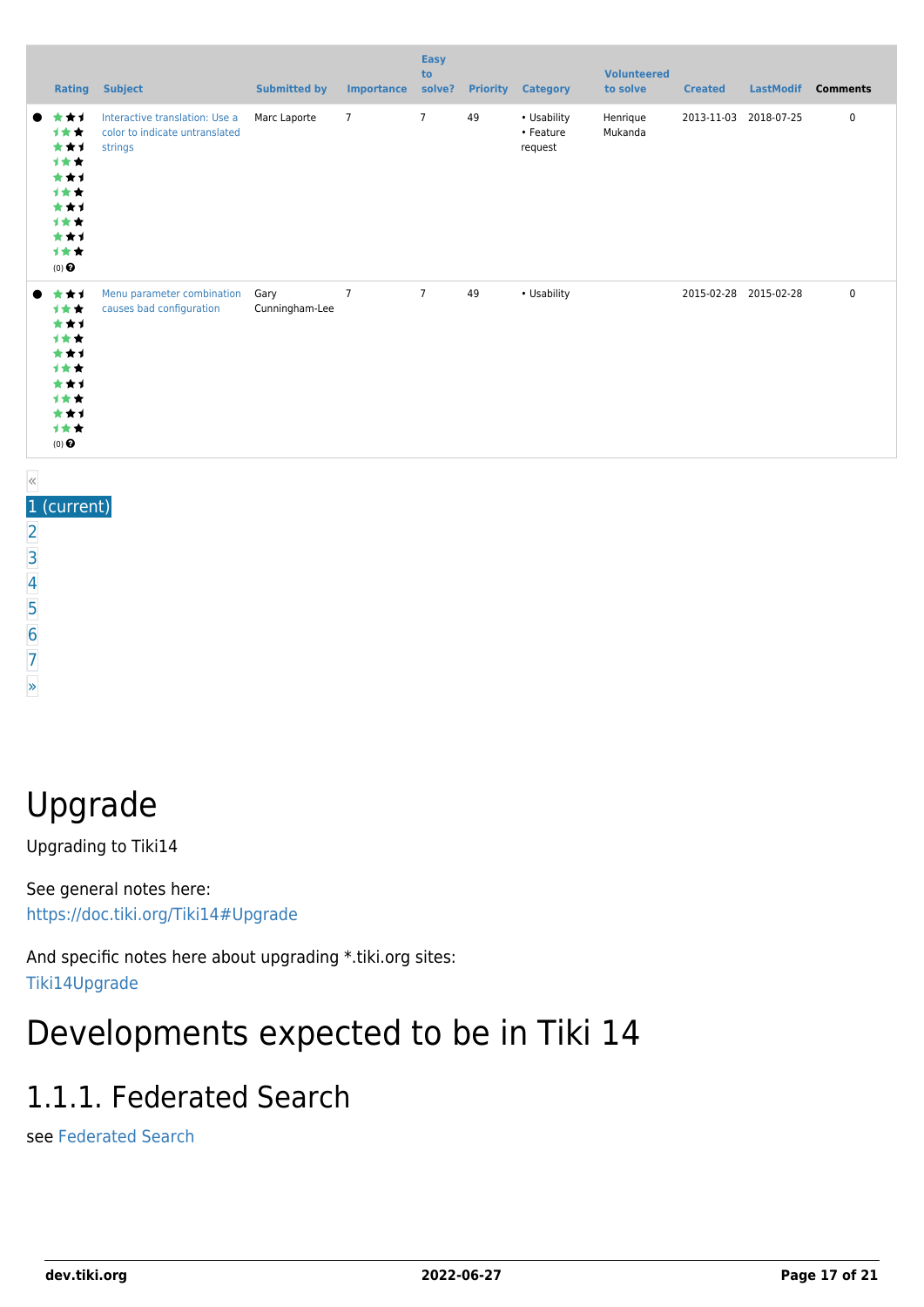## 1.1.2. Organic Groups

see [Organic Groups](http://doc.tiki.org/Organic%20Groups)

### 1.1.3. New theme for tiki.org sites.

At this point, the best path seems to be to use luci's ideas as posted on the tikiwiki-artwork list. I'm adjusting the FiveAlive-lite theme options accordingly, but the Javascript and CSS bits for hiding the header on scroll and so on will need to be done. Some options:

<http://osvaldas.info/auto-hide-sticky-header>

In this connection, I want to disentangle the theme options of FiveAlive and FiveAlive-lite, which got stretched or broken from Tiki 13 to 14. FiveAlive themes use background images more extensively; Fivealive-lite options were meant to share those images, which used to happen but this is now broken and the images got duplicated unnecessarily in the relocation of stylesheets from "styles" to "themes". I think at this point it's better to use either no background images or lighter-weight ones for FiveAlive-lite options. Also I'll redo the options as small files that import the parent, rather than as complete Bootstrap variants, to facilitate their use again as actual option files.

On this topic, we discussed theme options at the meeting. How themes are made, stored, selected and so on has gone through a change from Tiki 13 to 14. Here are some pros and cons, etc. about Tiki's theme option feature, pre-Tiki 14:

Pro:

- Easy method to make a theme variant without Less.
- Reduces near-redundancy in theme selector.
- Keep conceptually or visually similar themes together.
- Makes use of the "cascading" aspect of CSS.

Con:

- Extra server request needed. (does not apply if "Minify CSS into one file" is used)
- Increases complexity of theme file hierarchy and theme selection interface.
- Isn't consistent with the Bootstrap theme production method.

Other:

Retains legacy method rather than replacing with more-standard theme method.

At the meeting there seemed to be a general consensus that theme options are a worthwhile feature that should be reimplemented.

#### 1.1.3.1. Less and CSS naming convention

Thanks for the votes, **Option A** has been picked, see below for details.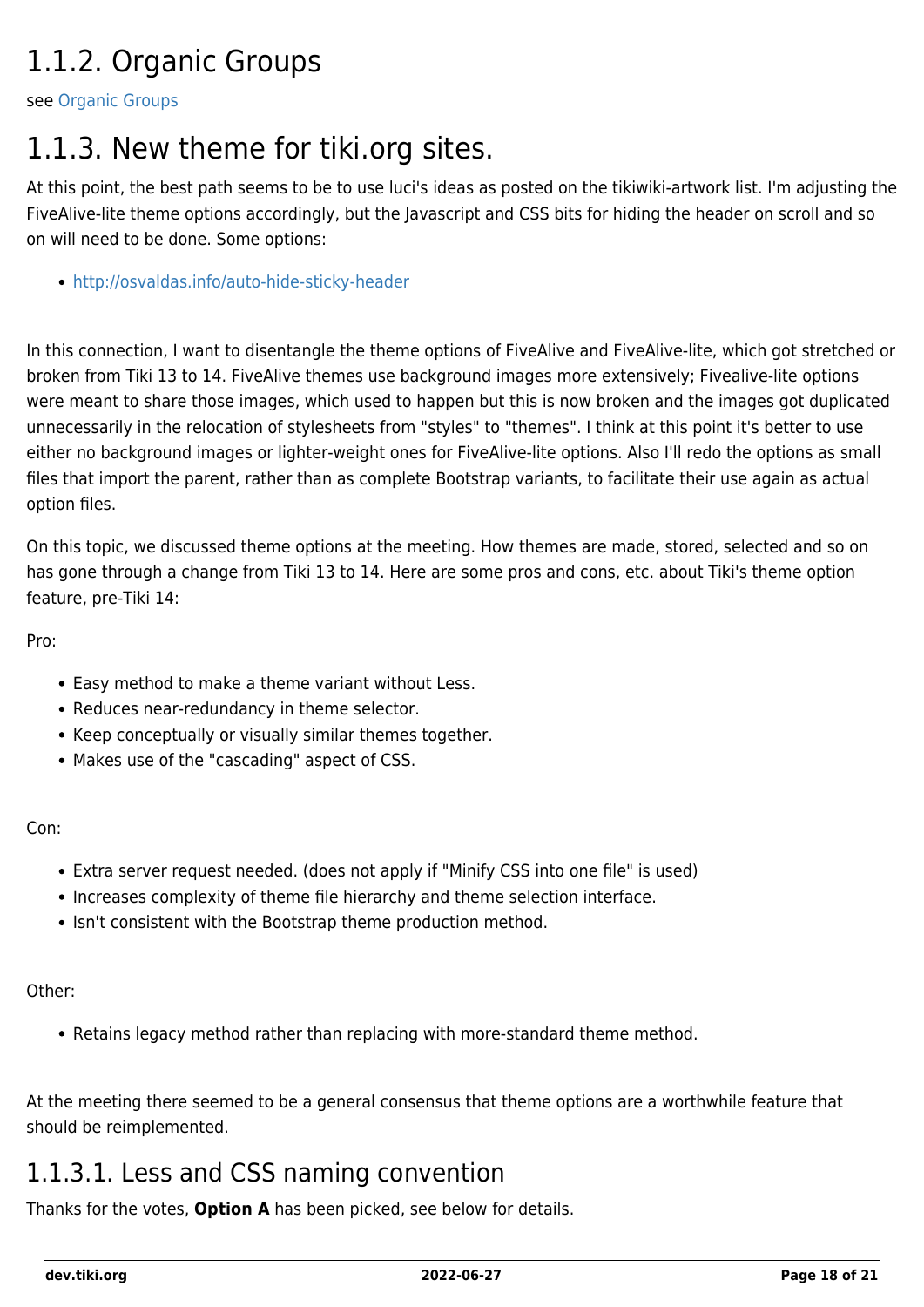If you missed the voting and strongly disagree with the outcome, write to the dev mail list.

#### Details

### $[+]$ 1.1.4. Tiki Addons framework

see [Tiki Addons](http://doc.tiki.org/Tiki%20Addons) (page will be created asap)

## 1.1.5. Icon Sets

What is needed for Tiki 14 or can it be done later?

- This is pretty much implemented already (thanks to gezza) although there are some questions:
	- What to do when there's no appropriate icon in the font (or is this a problem?)
		- If an icon is not defined in an icon set, than the icon in the default (font-awesome) icon set is used
	- How to add another icon set I added another icon font at a trunk site and made the files similar to the packaged sets but the icon set doesn't show up in the L&F selector.)

More information:

- <http://dev.tiki.org/Icons>
- <http://themes.tiki.org/Icons+SVG+or+Fonts>

## 1.1.6. Old Icons

#### See

- <http://sourceforge.net/p/tikiwiki/code/54389/>
- <http://sourceforge.net/p/tikiwiki/code/54555/>

\* And as ref:<http://fortawesome.github.io/Font-Awesome/icons/>

Some old icons are still present in trunk, and they might need replacement to fit the new bootstrap themes and icon sets.

#### 1. Icons in the setup Wizards

- img/icons/wizard16x16.png
- img/icons/large/wizard\_profiles48x48.png
- img/icons/large/wizard\_admin48x48.png
- img/icons/large/wizard\_upgrade48x48.png
- img/icons/large/admin\_panel48x48.png
- ... (and all the images shown in all the screens of the wizards, located at img/icons/large/\*.png)
- 2. Icons in the main app. menu: Example:
	- Home: img/icons/large/home48x48.png
- 3. Categories management (see tiki-admin categories.php)
	- img/icons/page\_edit.png
	- img/icons/cross.png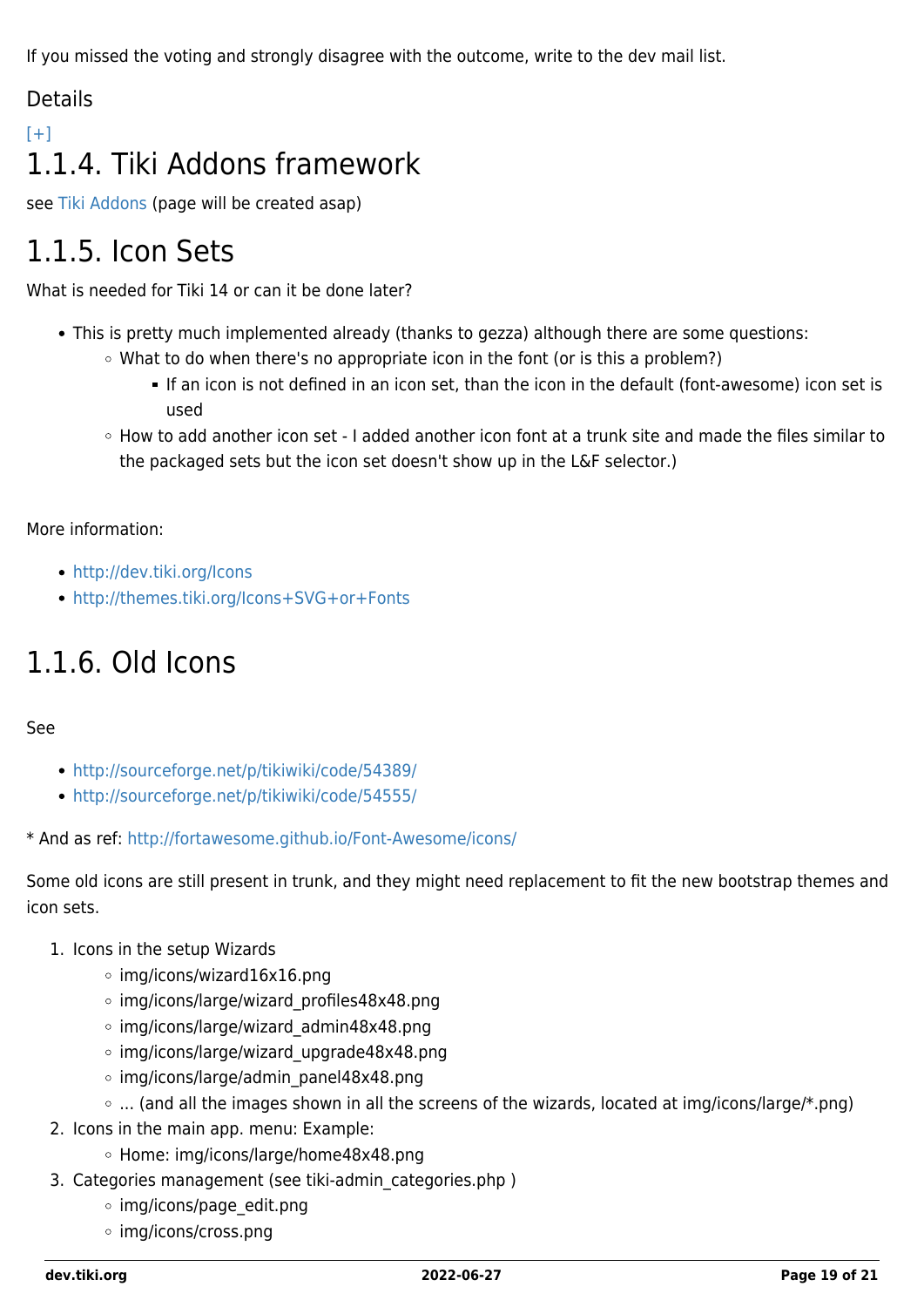- img/icons/key.png
- 4. Category watches (see tiki-browse categories.php with watch and group watch enabled; and where ever else in tiki that would show these icons when the feature is enabled)
	- img/icons/eye\_arrow\_down.png
	- img/icons/eye.png
	- img/icons/eye\_group.png
- 5. Watch by categories: missing icon
- 6. Structure navigation bar: Home, Arrows, etc.. Example:
	- Home: img/icons/house.png
	- o Right arrow: img/icons/resultset\_next.png
	- Management: img/icons/chart\_organisation.png
		- Apply profile "Structured Master Documents" and you will see that easily reproduced.
- 7. icon to add new event in a calendar from the module calendar new and upcoming events, add blog post at last posts module, etc.:
	- img/icons/add.png
- 8. Icons shown by the "Since last visit" (new) module with jquery mode, like in dev.t.o:
	- img/icons/large/wikipages.png
	- img/icons/large/comments.png
	- o img/icons/large/trackers new.png
	- ... (see all references to png images from the same php/tpl files that handle that module)
- 9. rss icon (used in the rss module, and in other places when rss activated, I guess):
	- img/icons/feed.png
- 10. Icons shown by the [Connect](http://doc.tiki.org/Connect) feature
	- o img/icons/connect like.png
	- $\circ$  ...

### 1.1.7. Renaming of Admin X

Renaming of 'Admin X' (home, panels, wizard) with 'Config X' or similar

See discussion on the devel list.

[https://tiki.org/tiki-view\\_forum\\_thread.php?comments\\_parentId=53018](https://tiki.org/tiki-view_forum_thread.php?comments_parentId=53018)

First round of proposals: Committed in r53014, r53016, r53022, r53044 Second round of proposals: Committed in r53190.

Chosen naming: 'Menu > **Settings**' 'Menu > Settings > **Control Panels**'

Second round of proposals

```
[+]First round of proposals
[+]
```